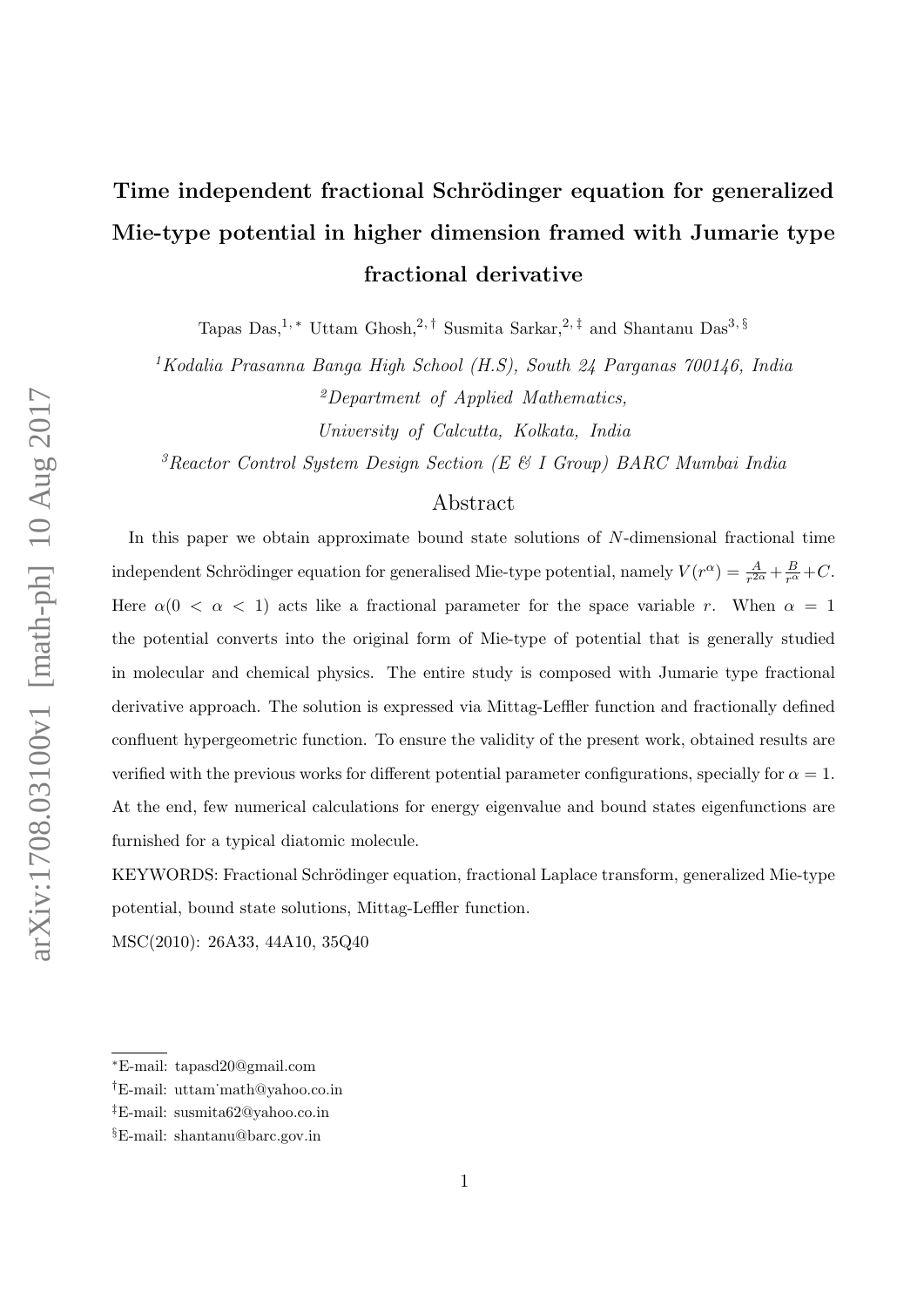## 1. Introduction

Although the classical calculus provides quite promising tool to model and explain different dynamical phenomenon, still there are uncountable complex systems in nature which demand the generalization of classical calculus. For example, the non-linear oscillation of earthquake [1], the fluid dynamics traffic model [2], the transport of chemical contaminant through porous rock [3], the dynamics of visco-elastic materials [4], and more in biology, continuum and statistical mechanics, anomalous transport, magneto-thermoelastic diffusion [5-8] are only possible to model elegantly, at least from mathematical point of view, if concern differential equations are developed with arbitrary order derivatives (commonly known as fractional order derivatives).

Addition to the above list, quantum mechanics is also one of the most celebrated area of study where fractional derivatives are employed for remodelling the Schrödinger equation [9]. Basically being a non-relativistic equation, Schrödinger equation is an essential tool for the study of atoms, nuclei and molecules and their spectral behaviours through proper potential function which describes the nature of bonding of the quantum particles. One may ask 'why we will remodel Schrödinger equation via fractional derivatives?' 'Does this change will describe any new phenomena?' Obviously there is a physical reason behind this. There are lots of similarities between standard diffusion equation and basic Schrödinger equation. Now when non-Brownian path are taken in the path integral approach, then resulting diffusion equation emerges with fractional derivatives which properly describes many complex diffusion phenomenon [10]. As Schrödinger equation is an outcome of Feynman path integral formalism one may expect same type of outcome for Schrödinger equation over the non-Brownian path. Based on this theoretical view fractional Schrödinger equation has been developed by Laskin [11]. After then Guo and Xu [12], Dong and Xu [13] studied the space fractional Schrödinger equation with few specific potential models. More recent works on the one dimensional fractional Schrödinger equation can be found in reference  $[14-17]$ . Motivated by these studies and others in this paper we find the approximate bound state

solution of time independent fractional Schrödinger equation for generalized Mie-type potentials in N-dimensions. The idea of higher dimension is not fancy in physics. String theory, the only self-consistent quantum theory of gravity, needs more extra spatial dimensions over the usual three dimensions to support the theoretical structure. We do not feel the addition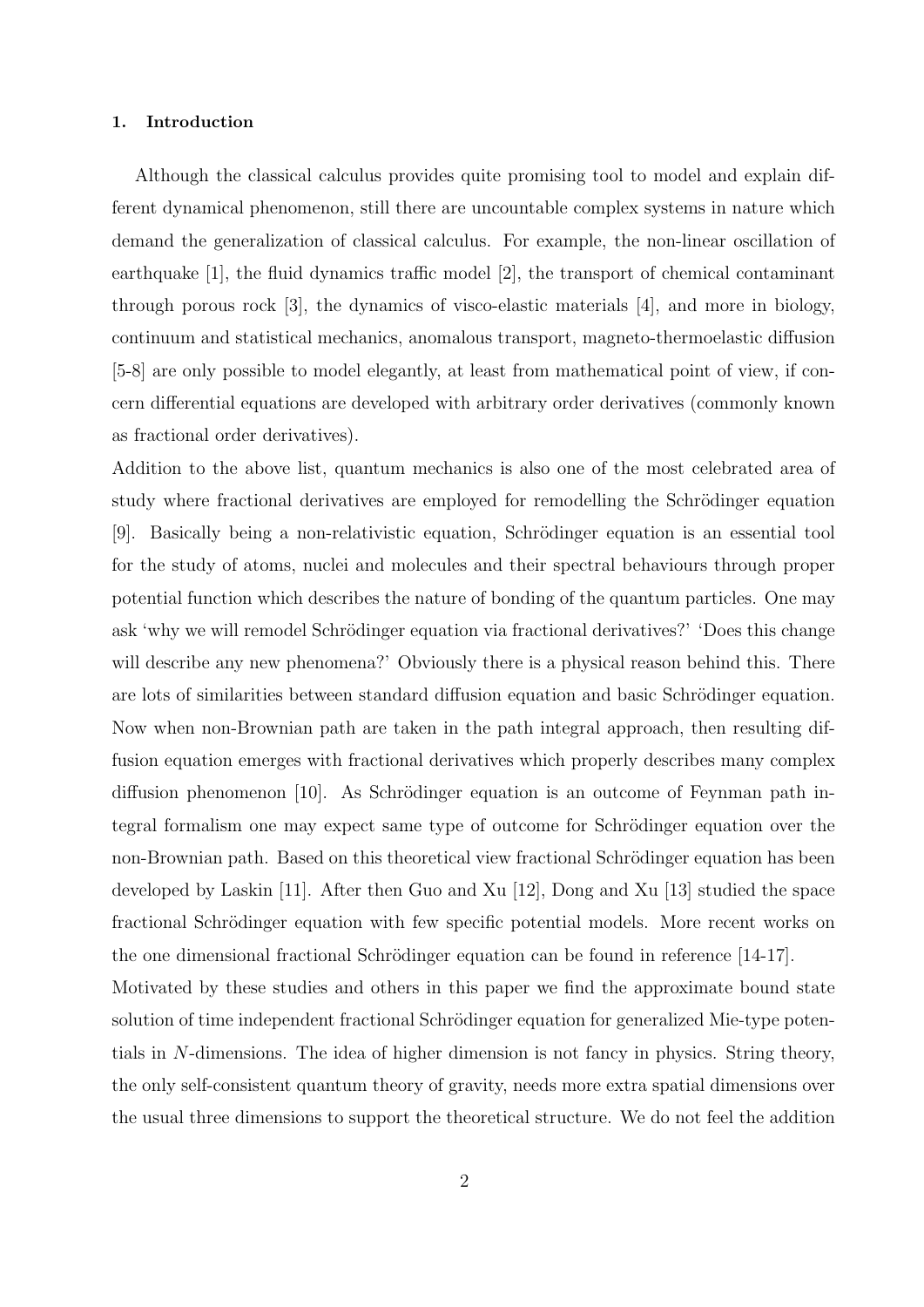dimensions neither they have been discovered from any high energy particle physics experiments but we can not say that they do not exit. Perhaps we could be restrained to 3D world, which is in fact of part of a more complicated mutidimensional universe possibly up to 10 or more spacial dimensions [18-19]. The advantage of higher dimensional study is, it provides a general treatment of the model in such a manner that one can obtain required results in lower dimensions just dialling appropriate  $N$ . The Mie-type potentials [20] originally defined as

$$
V(r) = D_0 \left[ \frac{a_0}{b_0 - a_0} \left( \frac{r_0}{r} \right)^{b_0} - \frac{b_0}{b_0 - a_0} \left( \frac{r_0}{r} \right)^{a_0} \right],
$$

where  $D_0$  is the interaction energy between two atoms in a molecular system at equilibrium distance  $r = r_0$ . Here  $a_0$  and  $b_0$  are restricted to take integer values. In this paper we will overrule the restriction for  $a_0$  and  $b_0$  and proposed a more general form of the potential by adding a constant term C. If  $b_0 = 2\alpha$ ,  $a_0 = \alpha$   $(0 < \alpha < 1)$  then the potential gets a nicer form as

$$
V(r^{\alpha}) = \frac{A}{r^{2\alpha}} + \frac{B}{r^{\alpha}} + C, \qquad (1.1)
$$

where  $A = D_0 r_0^{2\alpha}$  and  $B = -2D_0 r_0^{\alpha}$ . This form is customary and flexible in terms mathematical point of view. When  $\alpha = 1$  with  $A = -D_0 r_0^2$ ,  $B = 2D_0 r_0$  and  $C = -D_0$ , we have the modified Kartzer potential and similarly for  $A = D_0 r_0^2$ ,  $B = -2D_0 r_0$  and  $C = 0$  we have Kartzer-Fues potential [21].

To make this present work self contained it is organized as follows: In the next section we briefly outline Jumarie type fractional derivative and Laplace transform. In section 3 we construct the N-dimensional Schrödinger equation via fractional Laplacian operator in hypersherical coordinate. Bound state spectrum for the Mie type potential is obtained in section 4. Section 5 is devoted for the discussion where theoretical as well as numerical results are discussed with few eigenfunctions plotting. Finally the conclusion of the work appears in the section 6.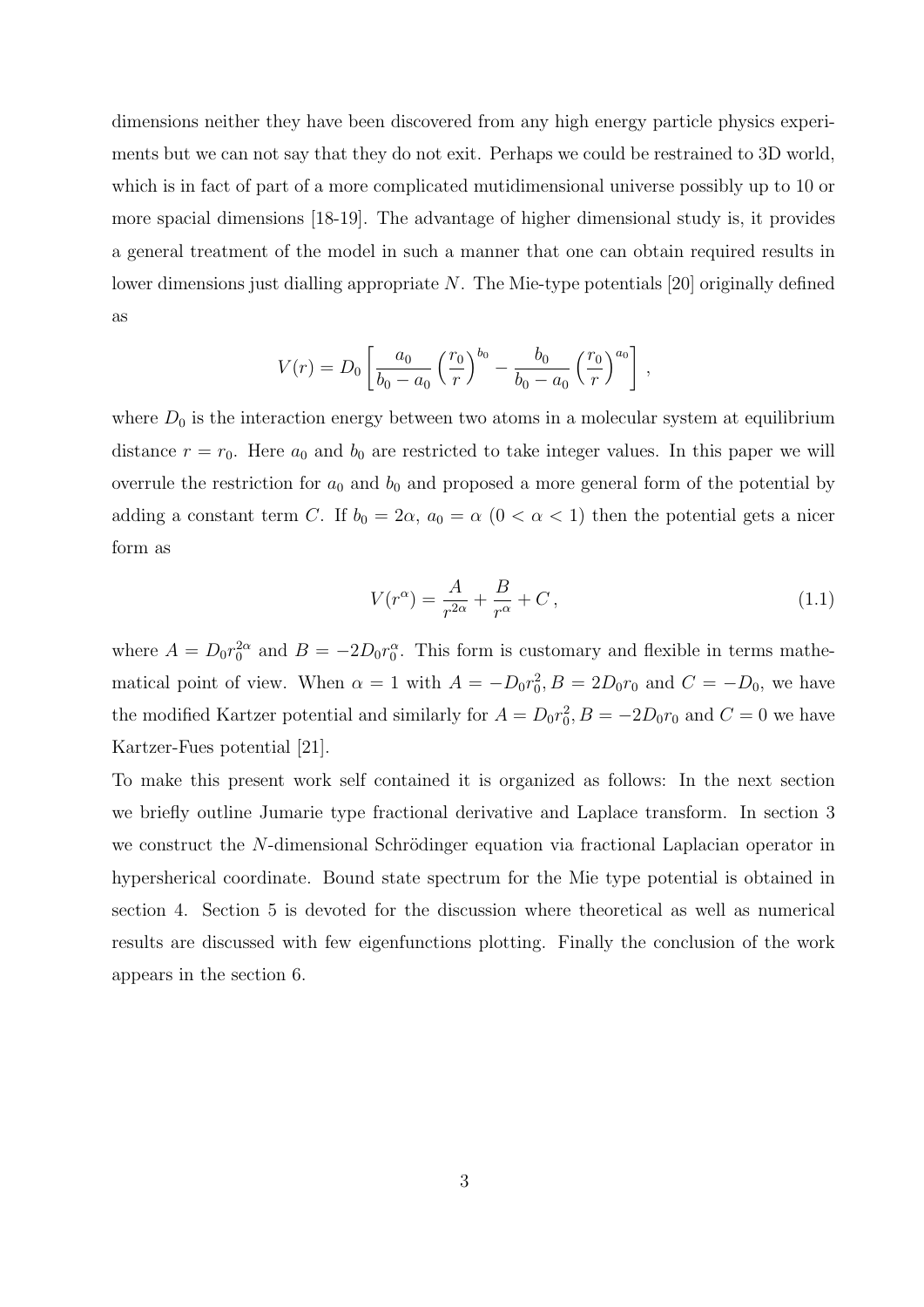#### 2. Outline of fractional derivative and Laplace transform

## 2.1. Fractional order derivative of Jumarie type

Jumarie [22] defined the fractional order derivative by modifying the left-Riemann-Liouville (RL) fractional derivative in the following form for a continuous function  $f(x)$ (but not necessarily differentiable) in the interval a to x, with  $f(x) = 0$  for  $x < a$ 

$$
{}_{a}^{J}D_{x}^{\alpha}[f(x)] = f^{(\alpha)}(x) = \begin{cases} \frac{1}{\Gamma(-\alpha)} \int_{a}^{x} (x - \xi)^{-\alpha - 1} f(\xi) d\xi, & \alpha < 0, \\ \frac{1}{\Gamma(-\alpha)} \frac{d}{dx} \int_{a}^{x} (x - \xi)^{-\alpha} (f(\xi) - f(a)) d\xi, & 0 < \alpha < 1, \\ (f^{(\alpha - n)}(x))^{(n)}, & n \le \alpha < n + 1. \end{cases}
$$
(2.1)

It is customary to take the start point of the interval as  $a = 0$  and use the symbol  $\frac{J}{0}D_x^{\alpha}[f(x)]$ for  $f^{(\alpha)}(x)$ . Here from in the rest of the paper we will always denote the fractional derivative  $f^{(\alpha)}(x) \equiv \frac{d^{\alpha} f(x)}{dx^{\alpha}}$  as  ${}_{0}^{J} D_{x}^{\alpha}[f(x)]$  with Jumarie sense. In the above definition, the first expression is just the Riemann-Liouville fractional integration, the second expression is known as modified Riemann-Liouville derivative of order  $0 < \alpha < 1$  because of the involvement of  $f(a = 0)$ . The third line definition is for the range  $n \leq \alpha < n + 1$ . Apart from the integral type of definition we can also express fractional derivative via fractional difference. Let  $f: \mathbb{R} \to \mathbb{R}$ , denotes a continuous (but not necessarily differentiable) function such that  $x \to f(x)$  for all  $\in \Re$ . If  $h > 0$  denotes a constant discretization span with forward operator  $FW(h)f(x) = f(x+h)$ ; then the right hand fractional difference of  $f(x)$  of order  $\alpha$  $(0 < \alpha < 1)$  is defined by the expression [23]

$$
\triangle^{\alpha} f(x) = (FW(h) - 1)^{\alpha} f(x) = \sum_{i=0}^{\infty} (-1)^i {\alpha \choose i} f[x + (\alpha - i)h], \qquad (2.2)
$$

where generalized binomial coefficients  $\frac{\Gamma(\alpha-i)}{\Gamma(-\alpha)\Gamma(i+1)} = {\binom{i-\alpha-1}{i}} = (-1)^i {\binom{\alpha}{i}}$  $\binom{\alpha}{i}$ . These equalities being readily established from the definition of a binomial coefficient and generalization of factorials with Gamma function  ${}^{n}C_{r} = \binom{n}{r}$  $r(n) = \frac{n!}{r!(n-r)!}$ . Then the Jumarie fractional derivative is defined as

$$
f^{(\alpha)}(x) = \lim_{h \downarrow 0} \frac{\Delta^{\alpha} [f(x) - f(0)]}{h^{\alpha}} = \frac{d^{\alpha} f(x)}{dx^{\alpha}}.
$$
 (2.3)

This definition is close to the standard definition of derivatives for beginner's study. Following this definition it is clear that the  $\alpha$ -th derivative of a constant for  $0 < \alpha < 1$  is zero.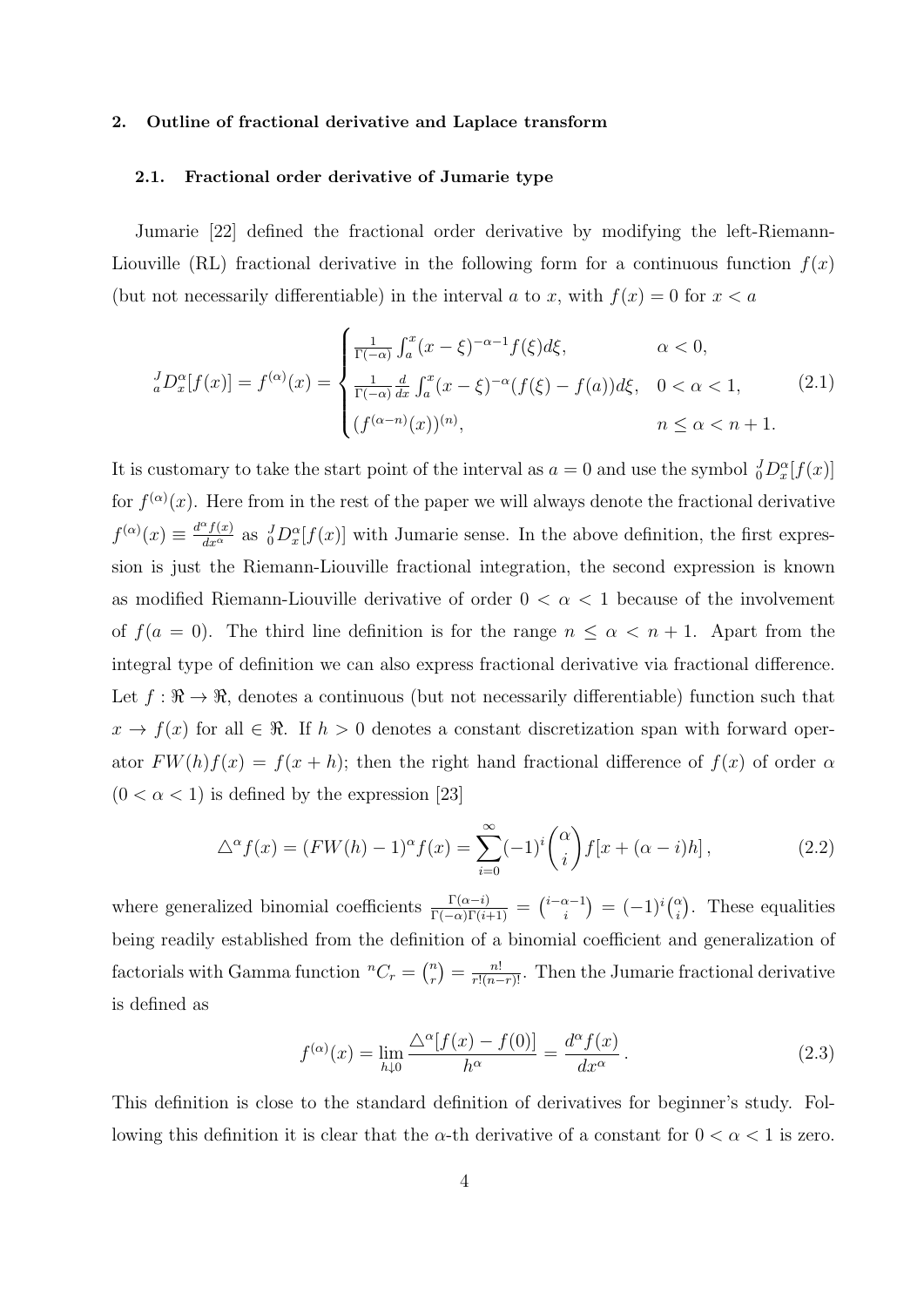Few results for Jumarie type derivative are listed below depending on the characteristics of given function  $(f[u(x)])$  [24]

$$
{}_{0}^{J}D_{x}^{\alpha}(f[u(x)]) = f_{u}^{(\alpha)}(u)(u'_{x})^{\alpha}, \qquad (2.4a)
$$

$$
{}_{0}^{J}D_{x}^{\alpha}(f[u(x)]) = (f/u)^{1-\alpha}(f'_{u}(u))^{\alpha}u^{\alpha}(x), \qquad (2.4b)
$$

$$
{}_{0}^{J}D_{x}^{\alpha}(f[u(x)]) = (1 - \alpha)!u^{\alpha - 1}f_{u}^{(\alpha)}(u)u^{\alpha}(x), \qquad (2.4c)
$$

$$
{}_{0}^{J}D_{x}^{\alpha}(x^{\beta}) = \frac{\Gamma(1+\beta)}{\Gamma(1+\beta-\alpha)}x^{\beta-\alpha}.
$$
\n(2.4d)

In fractional calculus solution of any linear fractional differential equation, composed with Jumarie derivative, can be easily obtained in terms of Mittag-Leffler function of one parameter [25] which is defined as

$$
E_{\alpha}(z) = \sum_{\kappa=0}^{\infty} \frac{z^{\kappa}}{\Gamma(\alpha \kappa + 1)}, \ (\alpha > 0). \tag{2.5}
$$

or more general form [26]  $E_{\alpha,\beta}(z) = \sum_{\kappa=0}^{\infty}$  $z^{\kappa}$  $\frac{z^{\kappa}}{\Gamma(\alpha\kappa+\beta)}$ . Clearly  $E_{\alpha,1}(z) = E_{\alpha}(z)$  and  $E_{1,1}(z) =$  $E_1(z) = e^z$ . We provide few derivative rules [27-28] associated with the Mittag-Leffler function and its trigonometric counterparts.

$$
{}_{0}^{J}D_{x}^{\alpha}[E_{\alpha}(ax^{\alpha})] = aE_{\alpha}(ax^{\alpha}), \qquad (2.6a)
$$

$$
{}_{0}^{J}D_{x}^{\beta}[E_{\alpha}(ax^{\alpha})] = x^{\alpha-\beta}E_{\alpha,\alpha-\beta+1}(x^{\alpha}), \qquad (2.6b)
$$

$$
{}_{0}^{J}D_{x}^{\alpha}[cos_{\alpha}(ax^{\alpha})] = -asin_{\alpha}(ax^{\alpha}), \qquad (2.6c)
$$

$$
{}_{0}^{J}D_{x}^{\alpha}[sin_{\alpha}(ax^{\alpha})] = a\cos_{\alpha}(ax^{\alpha}), \qquad (2.6d)
$$

where one parameter fractional sine and cosine function are defined as follows [29]  $cos_\alpha(x^\alpha) = \sum_{\kappa=0}^{\infty} (-1)^\kappa \frac{x^{2\kappa\alpha}}{\Gamma(1+2\alpha)}$  $\frac{x^{2\kappa\alpha}}{\Gamma(1+2\alpha\kappa)}$  and  $sin_\alpha(x^\alpha) = \sum_{\kappa=0}^{\infty} (-1)^\kappa \frac{x^{(2\kappa+1)\alpha}}{\Gamma(1+(2\kappa+1)\alpha)}$  with  $E_{\alpha}(ix^{\alpha}) = \cos_{\alpha}(x^{\alpha}) + i\sin_{\alpha}(x^{\alpha}).$ 

# 2.2. Laplace transformation of fractional differ-integrals

In general Laplace transform  $F(s)$  or  $\mathcal L$  of a function  $f(x)$  is defined as [30]

$$
F(s) = \mathcal{L}\left\{f(x)\right\} = \int_0^\infty e^{-sx} f(x) dx.
$$
 (2.7)

If there is some constant  $\sigma \in \mathbb{R}$  such that  $|e^{-\sigma x} f(x)| \leq M$  for sufficiently large x, the above definition will exist for Re  $[s] > \sigma$ . The following are the well known derivative properties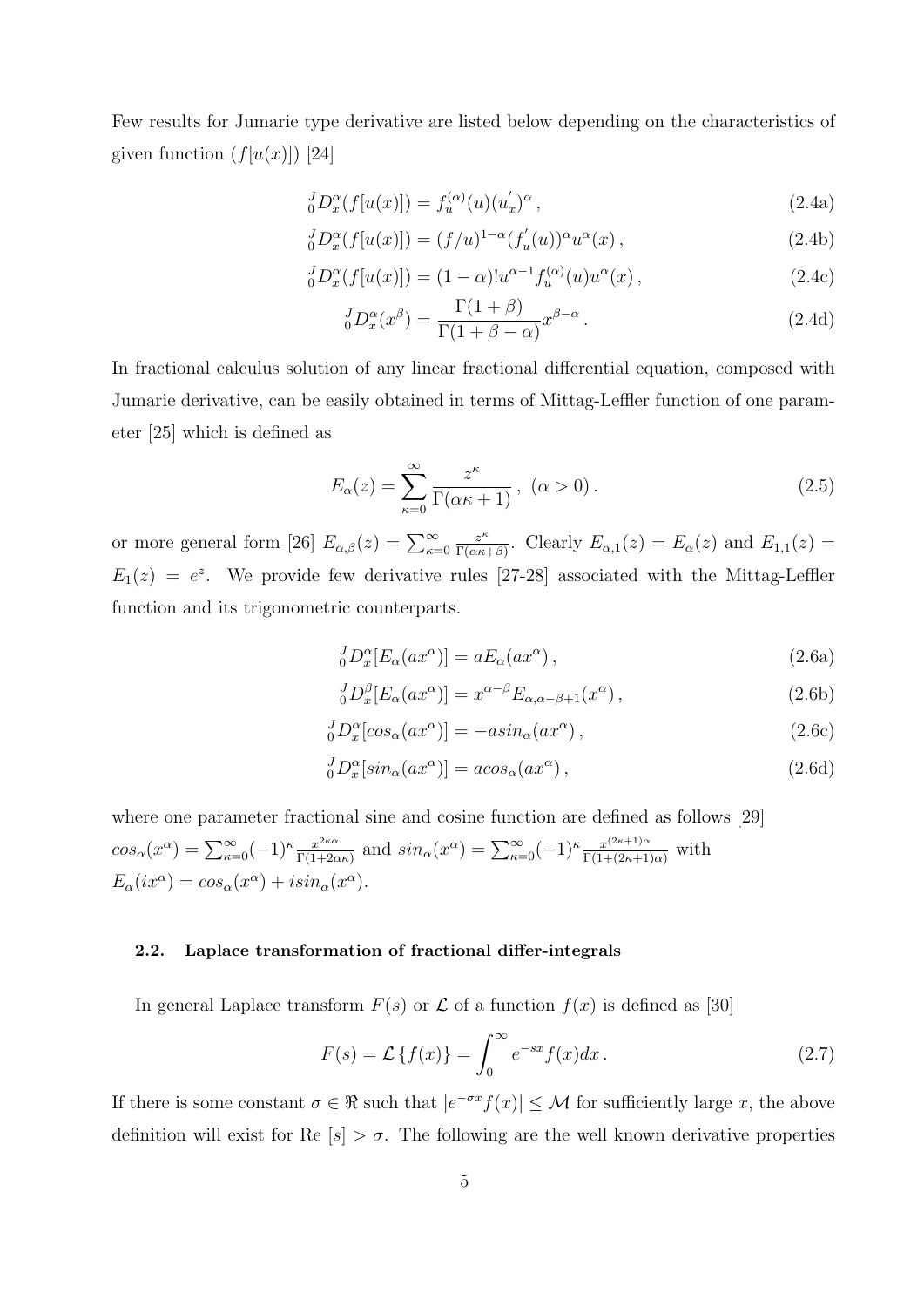of Laplace transform when  $n$  is an integer.

$$
\mathcal{L}\left\{f^{(n)}(x)\right\} = s^n F(s) - \sum_{k=0}^{n-1} s^{n-1-k} f^{(k)}(0),\tag{2.8a}
$$

$$
\mathcal{L}\left\{x^{n}f(x)\right\} = (-1)^{n}F^{(n)}(s),\qquad(2.8b)
$$

where the superscript (*n*) denotes the *n*-th derivative with respect to x for  $f^{(n)}(x)$ , and with respect to s for  $F^{(n)}(s)$ . Now if n becomes non integer, say  $\alpha$ , then above two rules are generalized as [31]

$$
\mathcal{L}\left\{\frac{d^{\alpha}f(x)}{dx^{\alpha}}\right\} = s^{\alpha}F(s) - \sum_{k=0}^{n-1} s^k \frac{d^{\alpha-1-k}f(x)}{dx^{\alpha-1-k}}\Big|_{x=0},\tag{2.9a}
$$

$$
\mathcal{L}\left\{x^{\alpha}f(x)\right\} = -\tau \frac{d^{\alpha}F(s)}{ds^{\alpha}},\qquad(2.9b)
$$

where, *n* is the largest integer such that  $(n-1) < \alpha \leq n$  and  $\tau = -\frac{cosec((\alpha-\delta)\pi)}{cosec(-\delta\pi)}$  with  $-1 < \delta < 0$  (see Appendix-2). The sum in the Eq.(2.9a) is zero when  $\alpha \leq 0$ . The Eq.(2.9b) shows that  $\mathcal{L}\left\{x^{\alpha}f(x)\right\} \neq \pm \frac{d^{\alpha}F(s)}{ds^{\alpha}}$  but when  $\alpha = 1$ , (that makes  $\tau = 1$ ) this is consistent with Eq.(2.8b) if we take  $n = 1$ . Choosing the initial condition  $f(0) = 0$  (frequently appears in quantum mechanical problems) it is easy to have  $\mathcal{L}\left\{\frac{d^{\alpha}f(x)}{dx^{\alpha}}\right\}$  $\frac{d^{a}f(x)}{dx^{a}}$  =  $s^{a}F(s)$ . Under this circumstance one can generate  $\mathcal{L}\left\{x^{\alpha} \frac{d^{\beta}f(x)}{dx^{\beta}}\right\}$  $\frac{\partial f(x)}{\partial x^{\beta}}\}$  as follows

$$
\mathcal{L}\left\{x^{\alpha}\frac{d^{\beta}f(x)}{dx^{\beta}}\right\} = -\tau \frac{d^{\alpha}}{ds^{\alpha}} \mathcal{L}\left\{\frac{d^{\beta}f(x)}{dx^{\beta}}\right\},
$$
  
\n
$$
= -\tau \frac{d^{\alpha}}{ds^{\alpha}}[s^{\beta}F(s)]
$$
  
\n
$$
= -\tau \left[F(s)\frac{\Gamma(1+\beta)}{\Gamma(1+\beta-\alpha)}s^{\beta-\alpha} + s^{\beta}\frac{d^{\alpha}F(s)}{ds^{\alpha}}\right],
$$
\n(2.10)

where we have used the rule  $(uv)^{\alpha} = u^{(\alpha)}v + v^{(\alpha)}u$  in Jumarie sense. Beside the above, the following operational formulae are well established [25,31]

$$
\mathcal{L}\left\{x^{\alpha}\right\} = \frac{\Gamma(1+\alpha)}{s^{\alpha}},\tag{2.11a}
$$

$$
\mathcal{L}\left\{E_{\alpha}(ax^{\alpha})\right\} = \frac{s^{\alpha - 1}}{s^{\alpha} - a},\tag{2.11b}
$$

$$
\mathcal{L}\left\{E_{\alpha}^{(k)}(-x^{\alpha})\right\} = \frac{s^{\alpha+k-1}}{s^{\alpha}+1},\tag{2.11c}
$$

$$
\mathcal{L}\left\{x^{\alpha k+\beta-1}E_{\alpha,\beta}^{(k)}(\pm ax^{\alpha})\right\} = \frac{k!s^{\alpha-\beta}}{(s^{\alpha}\mp a)^{k+1}},\tag{2.11d}
$$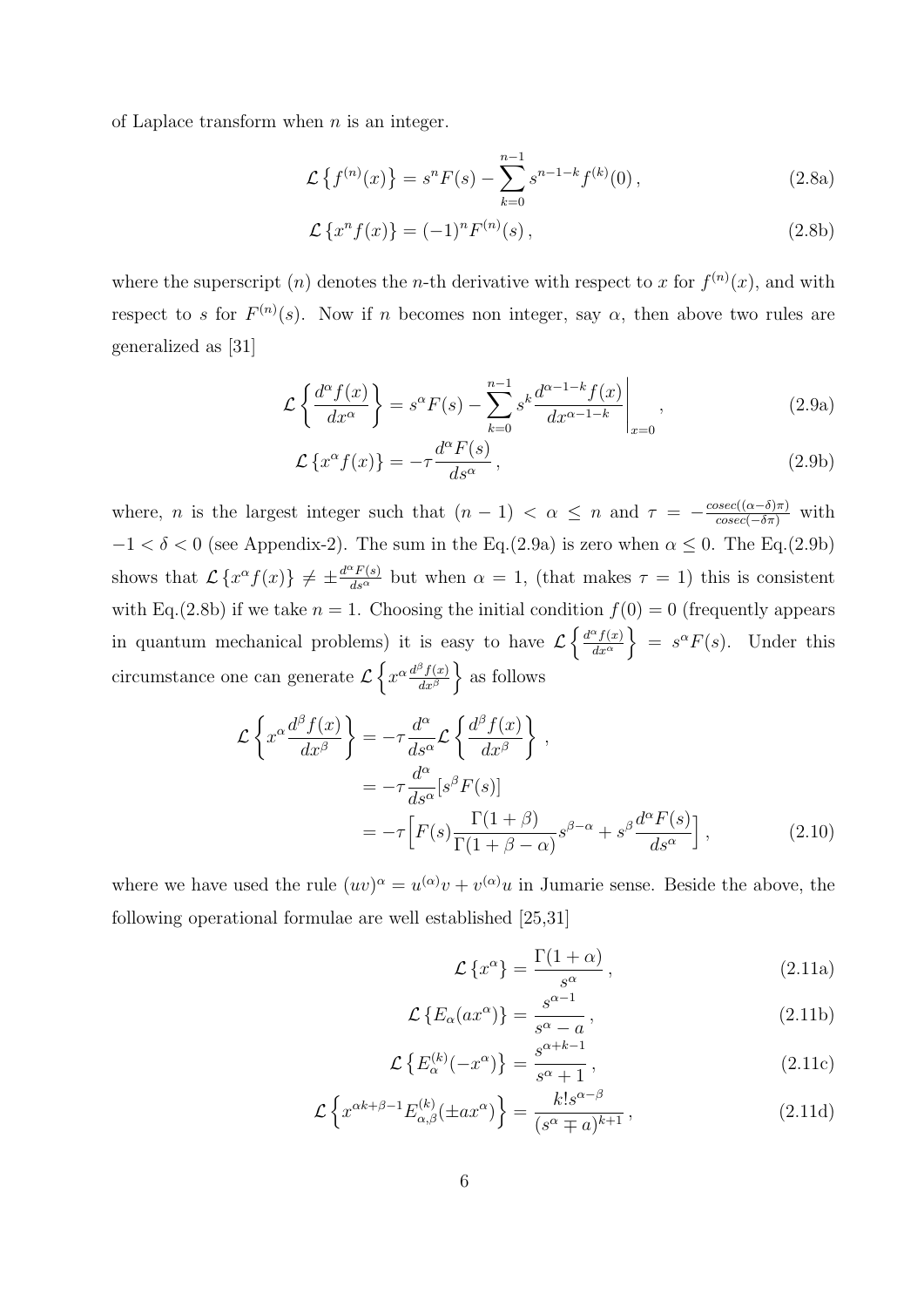## 3. Construction of fractional Schrödinger equation in  $N$ -dimension

In this subsection we will define the Cartesian coordinates  $x_i$  in N-dimensional space as

$$
x_1 = r^{\alpha} \cos_{\alpha} \theta_1^{\alpha} \sin_{\alpha} \theta_2^{\alpha} \cdots \sin_{\alpha} \phi^{\alpha} ,
$$
  
\n
$$
x_2 = r^{\alpha} \sin_{\alpha} \theta_1^{\alpha} \sin_{\alpha} \theta_2^{\alpha} \cdots \sin_{\alpha} \phi^{\alpha} ,
$$
  
\n
$$
x_b = r^{\alpha} \cos_{\alpha} \theta_{b-1}^{\alpha} \sin_{\alpha} \theta_b^{\alpha} \cdots \sin_{\alpha} \phi^{\alpha} ,
$$
  
\n
$$
x_N = r^{\alpha} \cos_{\alpha} \phi^{\alpha} ,
$$
  
\n(3.1)

where  $b \in [3, N-1]$  and  $\phi^{\alpha} = \theta_{N-1}^{\alpha}$ . Here  $r^{\alpha}$  and  $\theta_b^{\alpha}$  are the hyperspherical coordinates in N-dimensions. Clearly when  $N = 3$  and  $\alpha = 1$  the above equations convert into usual three dimensional coordinate system  $(r, \theta, \varphi)$ . Denoting  $\theta_1 = \varphi$ ,  $\theta_2 (= \phi) = \theta$  we can have  $x_1 \equiv x = r \sin\theta \cos\varphi, x_2 \equiv y = r \sin\theta \sin\varphi, x_3 \equiv z = r \cos\theta$ . Proceeding further to the present hyperspherical coordinates the sum of the squares of Eqs.(3.1) provides

$$
r^{2\alpha} = \sum_{i=1}^{\infty} x_i^2, \qquad (3.2)
$$

where we have used  $E_{\alpha}(\pm ix^{\alpha}) = \cos_{\alpha}(x^{\alpha}) \pm i\sin_{\alpha}(x^{\alpha})$  and  $E_{\alpha}(i(x+y)^{\alpha}) = E_{\alpha}(ix^{\alpha}) \times$  $E_{\alpha}(iy^{\alpha})$  with Jumarie [29] sense. Thus  $r^{\alpha}$  is the fractional radius of a N-dimensional sphere. Now following the usual expression of Laplacian operator in curvilinear coordinate [32], the fractional Laplacian operator in terms of hyperspherical coordinates can be written as

$$
\nabla_N^{2\alpha} = \frac{1}{h_{\alpha}} \sum_{k=0}^{N-1} {}_{0}^{J} D_{\theta_k}^{\alpha} \left( \frac{h_{\alpha}}{h_k^{2\alpha}} {}_{0}^{J} D_{\theta_k}^{\alpha} \right), \qquad (3.3)
$$

where the symbol  ${}_{0}^{J}D_{\theta_{k}}^{\alpha} = \frac{\partial^{\alpha}}{\partial \theta_{i}^{\alpha}}$  $\overline{\partial \theta_{k}^{\alpha}}$  $\int \text{or } \frac{d^{\alpha}}{d\theta^{\alpha}}$  $\overline{d\theta_{k}^{\alpha}}$ denotes Jumarie fractional derivative operator and

$$
r^{\alpha} = \theta_0^{\alpha}, \quad h_{\alpha} = \prod_{k=0}^{N-1} h_k^{\alpha}, \quad h_k^{2\alpha} = \sum_{i=1}^{N} [\, _0^J D_{\theta_k}^{\alpha}(x_i)]^2 \,. \tag{3.4}
$$

Now using the formula Eq.(2.4d), Eq.(2.6c) and Eq.(2.6d) it is not hard to find

$$
h_0^{\alpha} = \alpha!,
$$
  
\n
$$
h_1^{\alpha} = r^{\alpha} sin_{\alpha} \theta_2^{\alpha} sin_{\alpha} \theta_3^{\alpha} \cdots sin_{\alpha} \phi^{\alpha},
$$
  
\n
$$
h_2^{\alpha} = r^{\alpha} sin_{\alpha} \theta_3^{\alpha} sin_{\alpha} \theta_4^{\alpha} \cdots sin_{\alpha} \phi^{\alpha},
$$
  
\n
$$
h_p^{\alpha} = r^{\alpha} sin_{\alpha} \theta_{p+1}^{\alpha} sin_{\alpha} \theta_{p+2}^{\alpha} \cdots sin_{\alpha} \phi^{\alpha},
$$
  
\n
$$
h_{N-1}^{\alpha} = r^{\alpha}.
$$
  
\n(3.5)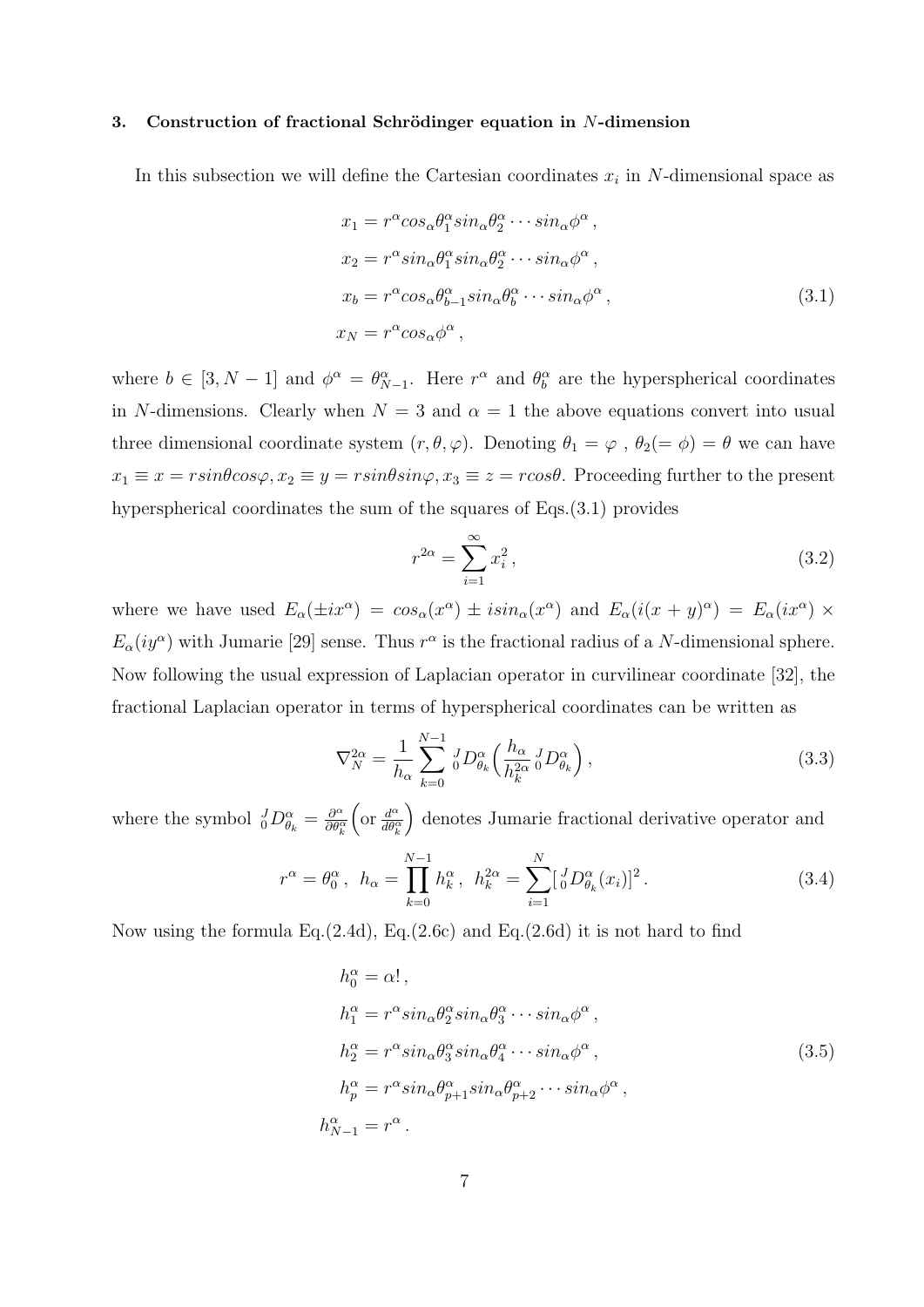So we have

$$
h_{\alpha} = \alpha! (r^{\alpha})^{N-1} \sin_{\alpha} \theta_2^{\alpha} \sin_{\alpha}^2 \theta_3^{\alpha} \sin_{\alpha}^3 \theta_4^{\alpha} \cdots \sin_{\alpha}^{N-3} \theta_{N-2}^{\alpha} \sin_{\alpha}^{N-2} \phi^{\alpha}.
$$
 (3.6)

This helps to write the Eq.(3.3) as

$$
\nabla_N^{2\alpha} = \frac{1}{(\alpha!)^2} \frac{1}{(r^{\alpha})^{N-1}} \frac{\partial^{\alpha}}{\partial r^{\alpha}} \left[ (r^{\alpha})^{N-1} \frac{\partial^{\alpha}}{\partial r^{\alpha}} \right] - \frac{\Lambda_{N-1}^{2\alpha}}{r^{2\alpha}}, \qquad (3.7)
$$

where  $\Lambda_{N-1}^{2\alpha}$  is fractional hyperangular momentum operator. The explicit form is

$$
\Lambda_{N-1}^{2\alpha} = -\left[\sum_{k=1}^{N-2} \frac{1}{\sin_{\alpha}^{2} \theta_{k+1}^{\alpha} \sin_{\alpha}^{2} \theta_{k+2}^{\alpha} \cdots \sin_{\alpha}^{2} \phi^{\alpha}} \left(\frac{1}{\sin_{\alpha}^{k-1} \theta_{k}^{\alpha}} \frac{\partial^{\alpha}}{\partial \theta_{k}^{\alpha}} \sin_{\alpha}^{k-1} \theta_{k}^{\alpha} \frac{\partial^{\alpha}}{\partial \theta_{k}^{\alpha}}\right) + \frac{1}{\sin_{\alpha}^{N-2} \phi^{\alpha}} \frac{\partial^{\alpha}}{\partial \phi^{\alpha}} \left(\sin_{\alpha}^{N-2} \phi^{\alpha} \frac{\partial^{\alpha}}{\partial \phi^{\alpha}}\right)\right].
$$
 (3.8)

Before going further here we can verify the form of usual three dimensional Laplacian operator when  $\alpha = 1$ . Earlier we have denoted  $\theta_1 = \varphi$ ,  $\theta_2 (= \phi) = \theta$ . Then Eq.(3.7) gives  $\nabla_3^2 \equiv \nabla^2 = \frac{1}{r^2}$  $\frac{1}{r^2}\frac{\partial}{\partial r}\left(r^2\frac{\partial}{\partial r}\right)$  —  $\frac{\Lambda_2^2}{r^2}$ , where  $\Lambda_2^2$  can be obtained form Eq.(3.8) as  $\Lambda_2^2 = -\left[\frac{1}{sin}\right]$  $sin\theta$  $\frac{\partial}{\partial \theta}(\sin\theta \frac{\partial}{\partial \theta}) + \frac{1}{\sin^2\theta}$  $\partial^2$  $\frac{\partial^2}{\partial \varphi^2}$ . So this concludes the verification that

$$
\nabla^2 = \frac{1}{r^2} \frac{\partial}{\partial r} \left( r^2 \frac{\partial}{\partial r} \right) + \frac{1}{\sin \theta} \frac{\partial}{\partial \theta} (\sin \theta \frac{\partial}{\partial \theta}) + \frac{1}{\sin^2 \theta} \frac{\partial^2}{\partial \varphi^2}.
$$

Now we are in a position to write the  $N$ -dimensional fractional time independent Schrödinger equation for a diatomic molecule of reduced mass (centre of mass coordinate system)  $M =$  $m_1m_2$  $\frac{m_1 m_2}{m_1 + m_2}$  where  $m_1$  and  $m_2$  are the masses of constituent particles forming the molecule. If we choose the natural unit  $\hbar = c = 1$  then the form of the equation in large-N expansion [33] will be

$$
\[ \nabla_N^{2\alpha} + 2M(\mathcal{E}_{\alpha} - V(r^{\alpha})) \] \psi(r^{\alpha}, \Omega_N^{\alpha}) = 0 \,, \tag{3.9}
$$

where  $\mathcal{E}_{\alpha}$  and  $V(r^{\alpha})$  are the fractional energy and potential respectively. The term  $\Omega_N^{\alpha}$ within the argument of  $\psi$  denotes angular variables  $\theta_1^{\alpha}, \theta_2^{\alpha}, \theta_3^{\alpha} \cdots \theta_{N-2}^{\alpha}, \phi^{\alpha}$ . Taking the solution by means of separation variable technique  $\psi(r^{\alpha}, \Omega_N^{\alpha}) = R(r^{\alpha}) Y(\Omega_N^{\alpha})$  and adopting the eigenvalue equation for  $Y(\Omega_N^{\alpha})$  as (see Appendix-1 for more)

$$
\Lambda_{N-1}^{2\alpha} Y(\Omega_N^{\alpha}) = \ell(\ell + N - 2)|_{N>1} Y(\Omega_N^{\alpha}), \qquad (3.10)
$$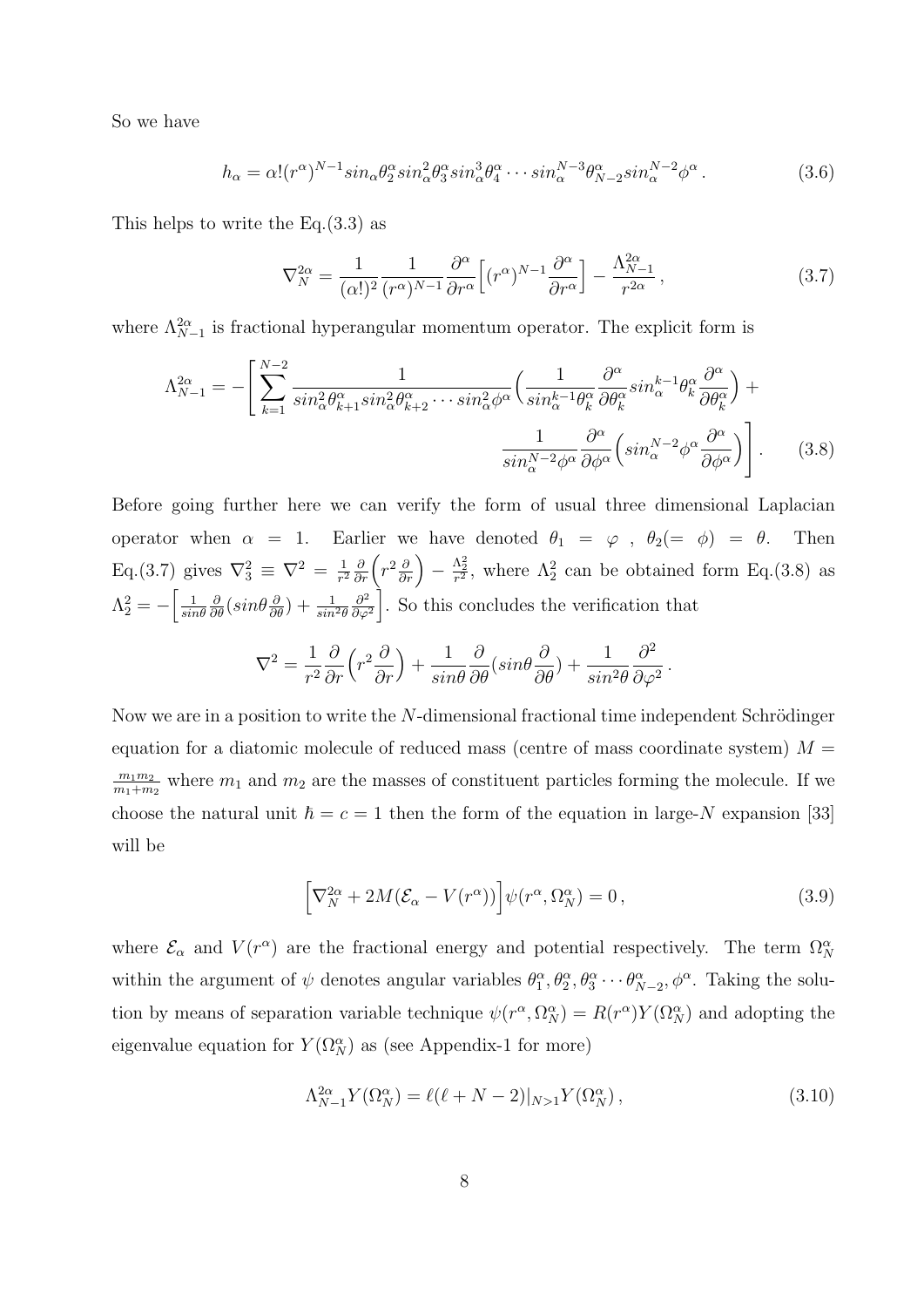where  $\ell$  is orbital angular momentum quantum number, we have the fractional order hyperradial or in short 'radial' equation

$$
\left[ \frac{d^{2\alpha}}{dr^{2\alpha}} + \frac{\Gamma(1+\alpha(N-1))}{\Gamma(1+\alpha(N-2))} \frac{1}{r^{\alpha}} \frac{d^{\alpha}}{dr^{\alpha}} - \frac{\ell(\ell+N-2)(\alpha!)^2}{r^{2\alpha}} + 2M(\alpha!)^2 (\mathcal{E}_{\alpha} - V(r^{\alpha})) \right] R(r^{\alpha}) = 0.
$$
\n(3.11)

Here in deriving Eq.(3.11) from Eq.(3.9), we have expanded Eq.(3.7) by means of Jumarie derivative rules. It is worth to mention that,  $\ell$  can take quantized values  $0, 1, 2, 3 \cdots$  only.

# 4. Bound state spectrum of fractional Mie-type potential

Inserting the potential  $(1.1)$  into Eq. $(3.11)$  and using the following abbreviations:

$$
\nu_{\alpha}(\nu_{\alpha} + 1) = \ell(\ell + N - 2)(\alpha!)^{2} + 2M(\alpha!)^{2}A, \qquad (4.1a)
$$

$$
-\epsilon_{\alpha}^{2} = 2M(\alpha!)^{2} (\mathcal{E}_{\alpha} - C), \qquad (4.1b)
$$

$$
-\beta_{\alpha} = 2M(\alpha!)^2 B\,,\tag{4.1c}
$$

we have

$$
\frac{1}{2}D_r^{\alpha}[R(r^{\alpha})] + \frac{\Gamma(1+\alpha(N-1))}{\Gamma(1+\alpha(N-2))} \frac{1}{r^{\alpha}} \frac{1}{2}D_r^{\alpha}[R(r^{\alpha})] + \left[\frac{\beta_{\alpha}}{r^{\alpha}} - \frac{\nu_{\alpha}(\nu_{\alpha}+1)}{r^{2\alpha}} - \epsilon_{\alpha}^2\right]R(r^{\alpha}) = 0.4.2
$$

We choose the bound state eigenfunctions  $\psi(r^{\alpha}, \Omega_N^{\alpha})$  that are vanishing for  $r \to 0$  and  $r \to$  $\infty$ . Since this type of initial conditions are associated with  $R(r^{\alpha})$ , we take the predetermined solutions of Eq. $(4.2)$  as

$$
R(r^{\alpha}) = (r^{\alpha})^{-k} f(r^{\alpha})|_{k>0}.
$$
\n(4.3)

Here the term  $(r^{\alpha})^{-k}$  ensures the fact that  $R(r \to \infty) = 0$ . The unknown function  $f(r^{\alpha})$ is expected to behave like  $f(r \to 0) = 0$ . After deriving  $_{0}^{J}D_{r}^{2\alpha}[f(r^{\alpha})], \, _{0}^{J}D_{r}^{\alpha}[f(r^{\alpha})]$  and performing little calculation on Eq.(4.2) we have

$$
\frac{J}{0}D_r^{2\alpha}f(r^{\alpha}) + \frac{Q_1(\alpha, k, N)}{r^{\alpha}} \frac{J}{0}D_r^{\alpha}f(r^{\alpha}) + \left[\frac{Q_2(\alpha, k, N, \nu_{\alpha})}{r^{2\alpha}} + \frac{\beta_{\alpha}}{r^{\alpha}} - \epsilon_{\alpha}^2\right]f(r^{\alpha}) = 0\,,\tag{4.4}
$$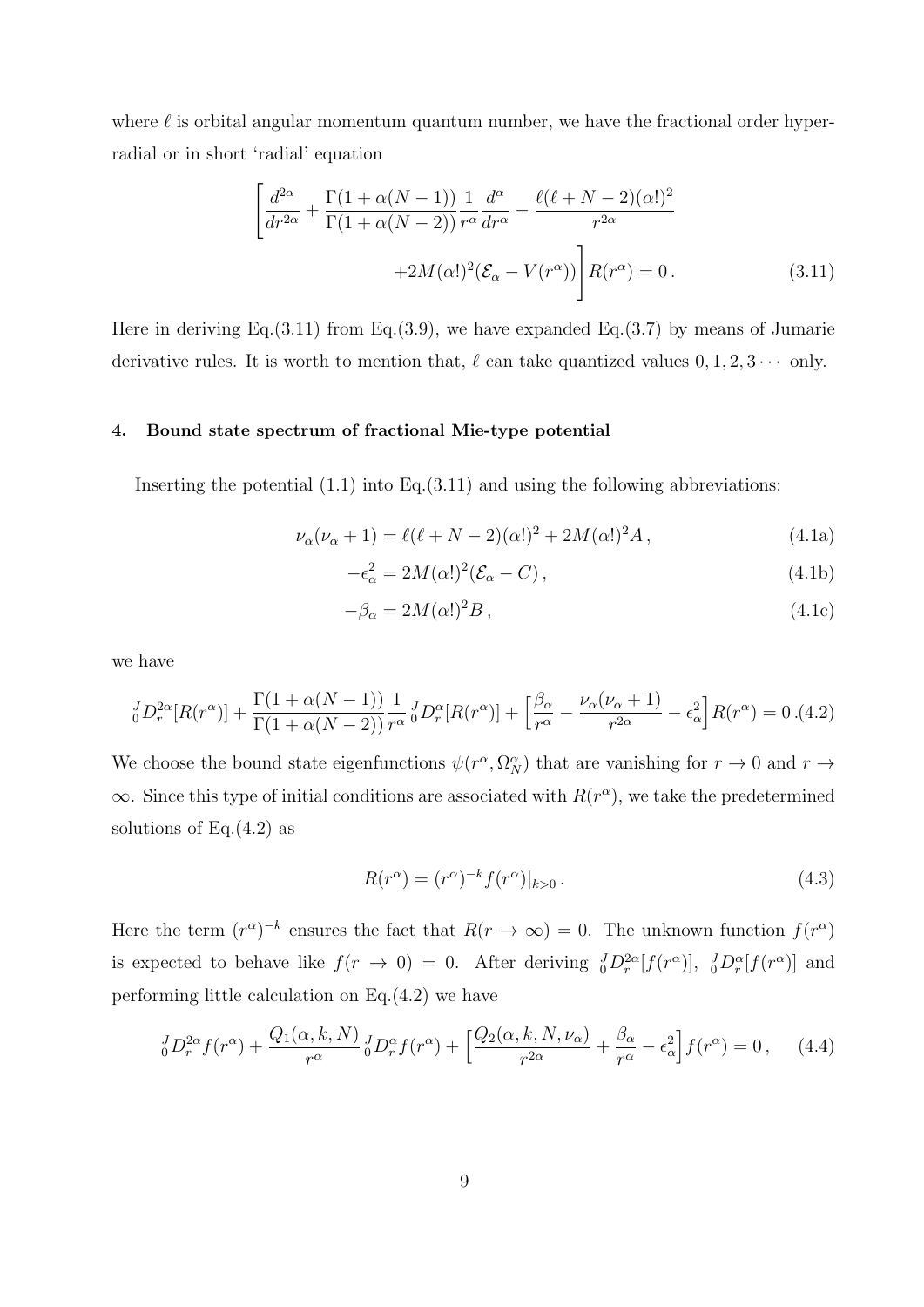where

$$
Q_1(\alpha, k, N) = \frac{2\Gamma(1 - \alpha k)}{\Gamma(1 - \alpha k - \alpha)} + \frac{\Gamma(1 + \alpha(N - 1))}{\Gamma(1 + \alpha(N - 2))},
$$
\n
$$
Q_2(\alpha, k, N, \nu_\alpha) = \frac{\Gamma(1 - \alpha k)}{\Gamma(1 - \alpha k - \alpha)} \left[ \frac{\Gamma(1 - \alpha k - \alpha)}{\Gamma(1 - \alpha k - 2\alpha)} + \frac{\Gamma(1 + \alpha(N - 1))}{\Gamma(1 + \alpha(N - 2))} \right] - \nu_\alpha(\nu_\alpha + 1).
$$
\n(4.5b)

Finding the solution of Eq.(4.4) is a difficult task due to the strong singular term  $\frac{Q_2(\alpha,k,N,\nu_\alpha)}{r^{2\alpha}}$ . To ease out the situation we will study the Eq.(4.4) in transformed space (Laplace) with a parametric restriction

$$
Q_2(\alpha, k, N, \nu_\alpha) = 0.
$$
\n
$$
(4.6)
$$

It is important to mention here that, above condition is not a mandatory or essential to apply the Laplace transform on Eq.(4.4). The imposed condition only helps to reduce the tenacious mathematical steps. Denoting the solution of Eq.(4.6) for  $k(>0)$  as  $k^*_{\alpha}$ , we can rewrite Eq. $(4.4)$  as

$$
r^{\alpha}{}_{0}^{J}D_{r}^{2\alpha}g(r) + Q_{1}(\alpha, k_{\alpha}^{*}, N){}_{0}^{J}D_{r}^{\alpha}g(r) + (\beta_{\alpha} - \epsilon_{\alpha}^{2}r^{\alpha})g(r) = 0, \qquad (4.7)
$$

where  $f(r^{\alpha})$  is replaced with  $g(r)$ . Now defining  $\mathcal{L}\lbrace g(r)\rbrace = \zeta(s)$  and using the rules of Laplace transform, mentioned in subsection  $(2.2)$  with  $g(0) = 0$ , it is easy to obtain the following fractional differential equation (see Appendix-2)

$$
{}_{0}^{J}D_{s}^{\alpha}\zeta(s) + \eta(s^{\alpha})\zeta(s) = 0, \qquad (4.8)
$$

where

$$
\eta(s^{\alpha}) = \frac{\lambda_1}{s^{\alpha} + \epsilon_{\alpha}} + \frac{\lambda_2}{s^{\alpha} - \epsilon_{\alpha}},
$$
\n(4.9a)

$$
\lambda_1 = \frac{1}{2} \Big[ \gamma_\alpha + \frac{\beta_\alpha}{\tau \epsilon_\alpha} \Big],\tag{4.9b}
$$

$$
\lambda_2 = \frac{1}{2} \Big[ \gamma_\alpha - \frac{\beta_\alpha}{\tau \epsilon_\alpha} \Big],\tag{4.9c}
$$

$$
\gamma_{\alpha} = \frac{\Gamma(1+2\alpha)}{\Gamma(1+\alpha)} - \frac{Q_1(\alpha, k_{\alpha}^*, N)}{\tau}.
$$
\n(4.9d)

Exact solution of Eq.(4.8) is very complicated and tedious in fractional domain. The good news is we can approximate the solution very near to the  $\alpha \approx 1.00$  (see Appendix-2).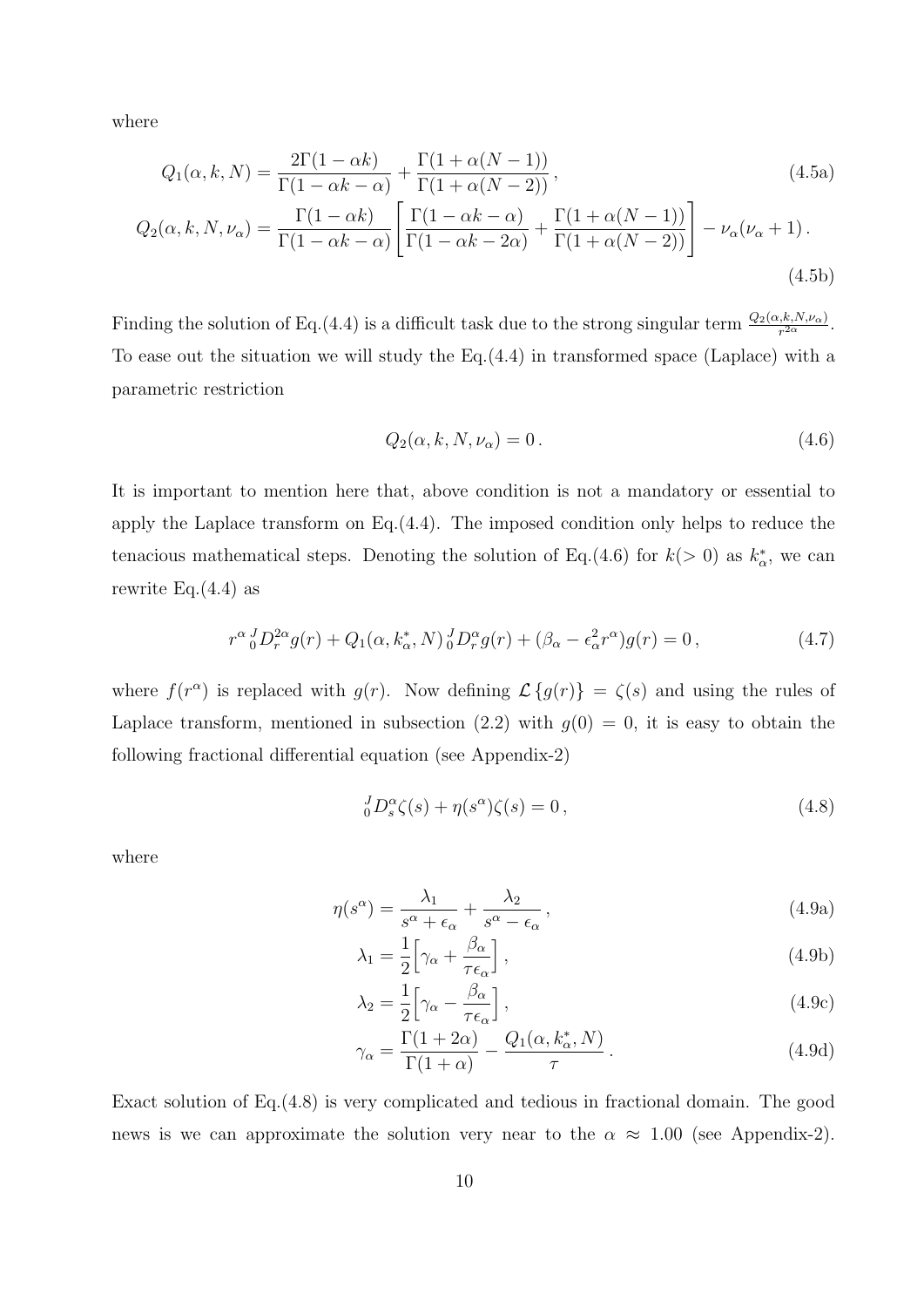Adopting Jumarie sense integration with the definition of ' $\alpha$ -logarithmic' function [34]i.e,  $\int \frac{d^{\alpha}t}{t} = Ln_{\alpha}(\frac{t}{C})$  $(\frac{t}{C}), t = E_{\alpha}(Ln_{\alpha}t)$  where C denotes a constant such that  $(\frac{t}{C}) > 0$ , we have the approximate solution in transformed space as

$$
\zeta(s) = C_1 (s^{\alpha} + \epsilon_{\alpha})^{-\gamma_{\alpha}} \left( \frac{s^{\alpha} - \epsilon_{\alpha}}{s^{\alpha} + \epsilon_{\alpha}} \right)^{-\lambda_2}, \qquad (4.10)
$$

where  $C_1$  is the integration constant. The second factor of Eq.(4.10) is a multivalued function when the power  $-\lambda_2$  is a non integer. The quantum mechanical eigenfunction must be single valued in nature. So we must take

$$
-\lambda_2 = \frac{1}{2} \left[ \frac{\beta_\alpha}{\tau \epsilon_\alpha} - \gamma_\alpha \right] = n \,, n = 0, 1, 2, 3, \dots \tag{4.11}
$$

The inverse transform of Eq.(4.10) will provide the solution of the problem in actual space. To that aim, we expand Eq. $(4.10)$  with help of Eq. $(4.11)$  as

$$
\zeta(s) = C_1 (s^{\alpha} + \epsilon_{\alpha})^{-\gamma_{\alpha}} \left[ 1 - \frac{2\epsilon_{\alpha}}{s^{\alpha} + \epsilon_{\alpha}} \right]^n,
$$
  
\n
$$
= C_1 \sum_{j=0}^n \frac{n!}{j!(n-j)!} (-1)^j (2\epsilon_{\alpha})^j (s^{\alpha} + \epsilon_{\alpha})^{-(\gamma_{\alpha}+j)},
$$
  
\n
$$
= C_1 \sum_{j=0}^n \frac{n!}{j!(n-j)!} (-1)^j (2\epsilon_{\alpha})^j \frac{1}{(s^{\alpha} + \epsilon_{\alpha})^{m_j+1}}, \text{ where } m_j = (\gamma_{\alpha} + j - 1).
$$
 (4.12)

Using the formula given by Eq.(2.11d) for  $\alpha = \beta$  we can find the inverse of Eq.(4.12) quite easily.

$$
g(r) = C_1 \sum_{j=0}^{n} \frac{n!}{j!(n-j)!} (-1)^j (2\epsilon_\alpha)^j \frac{1}{\Gamma(\gamma_\alpha + j)} r^{\alpha(\gamma_\alpha + j) - 1} E_\alpha^{(m_j)}(-\epsilon_\alpha r^\alpha) ,
$$
  

$$
= \frac{C_1}{\Gamma(\gamma_\alpha)} r^{\alpha\gamma_\alpha - 1} \sum_{j=0}^{n} \frac{n!}{j!(n-j)!} (-1)^j \frac{\Gamma(\gamma_\alpha)}{\Gamma(\gamma_\alpha + j)} (2\epsilon_\alpha r^\alpha)^j E_\alpha^{(m_j)}(-\epsilon_\alpha r^\alpha) ,
$$
  

$$
= \mathcal{N}_c r^{\alpha\gamma_\alpha - 1} E_\alpha^{(m_j)}(-\epsilon_\alpha r^\alpha) {}_1F_1(-n, \gamma_\alpha, 2\epsilon_\alpha r^\alpha) , \qquad (4.13)
$$

where  $E_{\alpha}^{(m_j)}(-\epsilon_{\alpha}r^{\alpha}) = \frac{d^{m_j}}{dr^{m_j}}E_{\alpha}(-\epsilon_{\alpha}r^{\alpha}) = \sum_{p=0}^{\infty}$  $(p+m_j)!$  $\frac{(-\epsilon_{\alpha}r^{\alpha})^p}{p!} \frac{(-\epsilon_{\alpha}r^{\alpha})^p}{\Gamma(\alpha p+\alpha m_j+\alpha)}$  $\frac{(-\epsilon_{\alpha}r^{-})^{\mu}}{\Gamma(\alpha p+\alpha m_j+\alpha)}$ [19] and  $_1F_1$  is fractionally defined confluent hypergeometric function i.e

$$
{}_1F_1(-n,\gamma_\alpha,2\epsilon_\alpha r^\alpha)=\sum_{j=0}^n\frac{n!}{j!(n-j)!}(-1)^j\frac{\Gamma(\gamma_\alpha)}{\Gamma(\gamma_\alpha+j)}(2\epsilon_\alpha r^\alpha)^j.
$$

Hence the complete radial eigenfunctions are

$$
R_{n\alpha N\ell}(r^{\alpha}) = r^{-\alpha k_{\alpha}^{*}} g(r) = \mathcal{N}_{c} r^{\alpha(\gamma_{\alpha} - k_{\alpha}^{*}) - 1} E_{\alpha}^{(m_{j})} (-\epsilon_{\alpha} r^{\alpha}) {}_{1}F_{1}(-n, \gamma_{\alpha}, 2\epsilon_{\alpha} r^{\alpha}), \qquad (4.14)
$$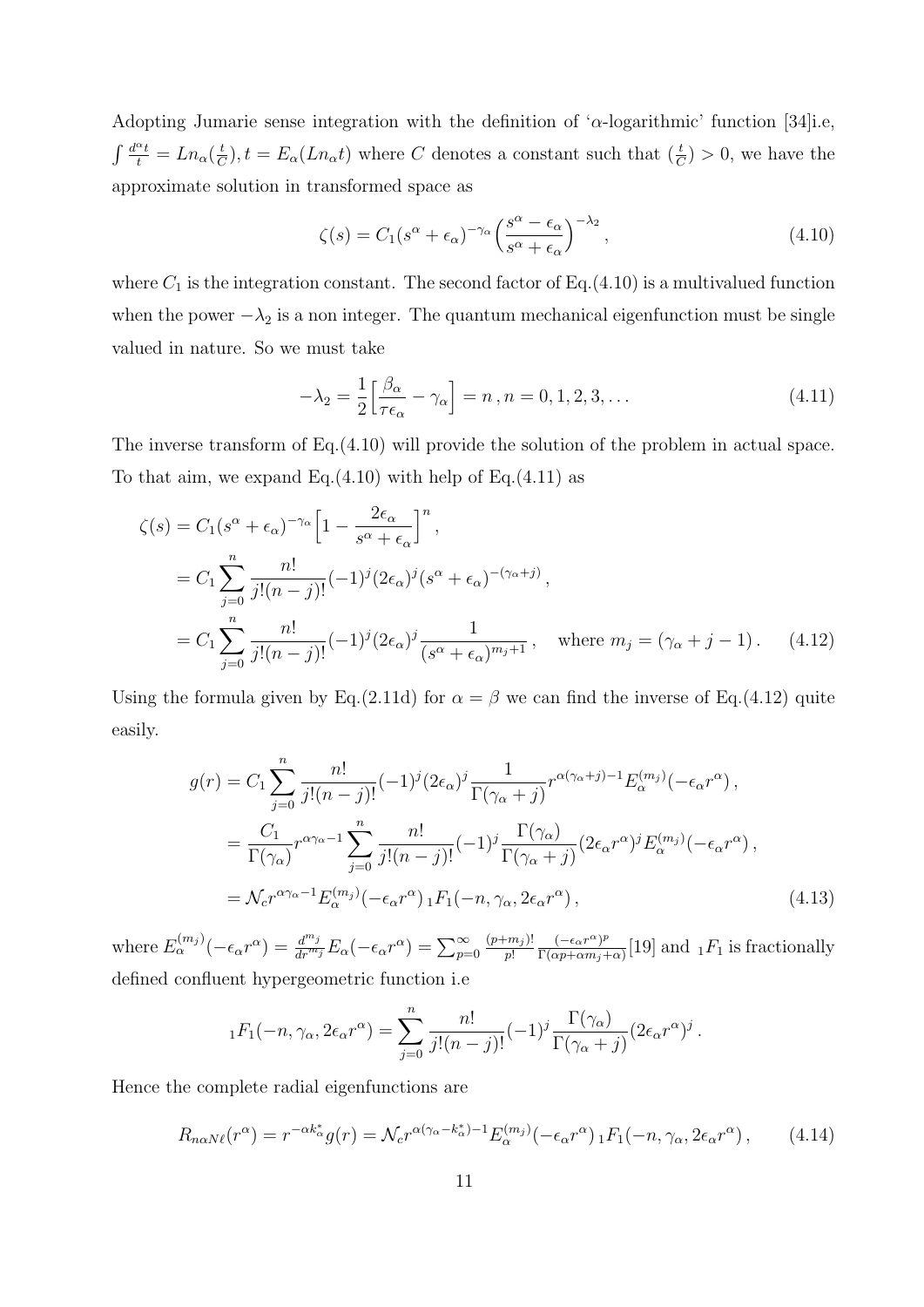where  $\mathcal{N}_c = \frac{C_1}{\Gamma(\gamma_c)}$  $\frac{C_1}{\Gamma(\gamma_\alpha)}$  acts like a normalization constant. The energy eigenvalue equation of the potential model comes out from Eq.(4.11) as

$$
\mathcal{E}_{n\alpha N\ell} = C - \frac{M(\alpha!)^2}{2\tau^2} \left[ \frac{B}{n + \frac{1}{2} \frac{\Gamma(1+2\alpha)}{\Gamma(1+\alpha)} - \frac{Q_1(\alpha,k_\alpha^*,N)}{2\tau}} \right]^2.
$$
(4.15)

# 5. Discussion

Originally, Schrödinger equation is a second order differential equation with non-constant coefficients under the potential model  $V(r)$ . In this study we have generalized the potential model as  $V(r^{\alpha})$  and eventually studied fractional Schrödinger equation in multidimensional space. As an example generalized Mie-type potential has been taken as  $V(r^{\alpha})$  and solved approximately for  $\alpha \approx 1.00$ . The solution is vary closed to the exact one, which means we can express the grand solution as

$$
\Psi(r^{\alpha}, \Omega_N^{\alpha}) = \sum_n C_n \psi_n(r^{\alpha}, \Omega_N^{\alpha}),
$$

where  $\sum_{n}$  helps to express the overall solution in terms of all possible solutions i.e a linear combinational form via the constants  $C_n(n = 1, 2, 3...)$ . It has been noticed that for a particular value of  $\alpha(0 < \alpha < 1)$  the solution depends on the dimensionality as well as on the potential variables  $A, B, C$ . The potential parameter B is not a free parameter as A and  $C$ . For example, under any circumstances the parameter  $B$  can not be taken as zero otherwise it will force  $\beta_{\alpha}$  to have a zero value and spoil the quantization condition given by Eq.(4.11). Here we have few special cases

## 5.1. Fractional Coulomb potential

For this case  $A = C = 0$  and  $B \neq 0$  make the potential as  $V(r^{\alpha}) = \frac{B}{r^{\alpha}}$ . Immediately we have the energy eigenvalue equation

$$
\mathcal{E}_{n\alpha N\ell} = -\frac{M(\alpha!)^2}{2\tau^2} \left[ \frac{B}{n + \frac{1}{2} \frac{\Gamma(1+2\alpha)}{\Gamma(1+\alpha)} - \frac{Q_1(\alpha,k^*_{\alpha},N)}{2\tau}} \right]^2, \tag{5.1}
$$

with radial eigenfunction

$$
R_{n\alpha N\ell}(r^{\alpha}) = \mathcal{N}_c r^{\alpha(\gamma_{\alpha} - k_{\alpha}^*) - 1} E_{\alpha}^{(m_j)}(-\epsilon_{\alpha} r^{\alpha}) {}_1F_1(-n, \gamma_{\alpha}, 2\epsilon_{\alpha} r^{\alpha}). \tag{5.2}
$$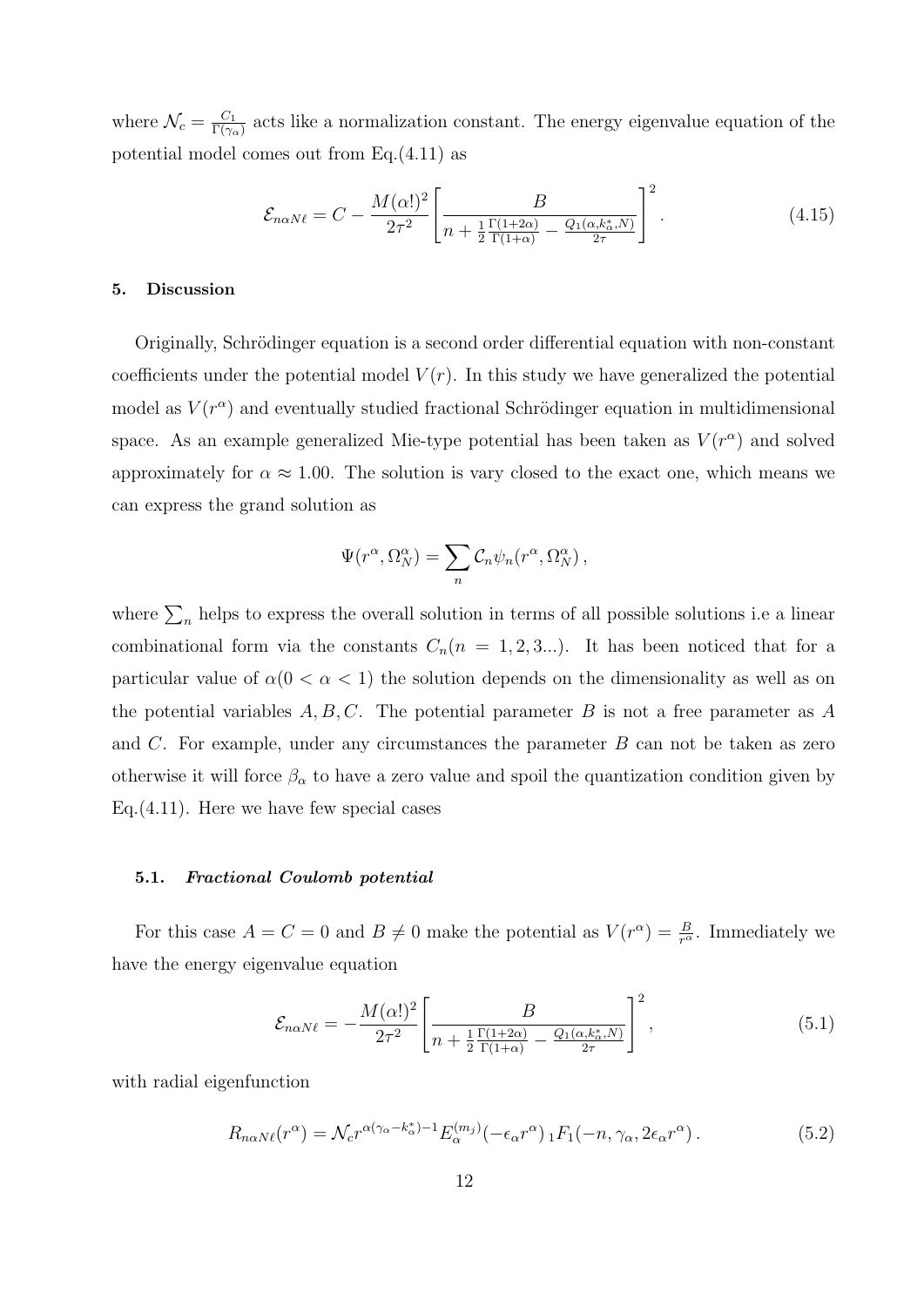In this case the values of  $k^*_{\alpha}$  emerge from the Eq.(4.6) where  $\nu_{\alpha}(\nu_{\alpha}+1) = \ell(\ell+N-2)(\alpha!)^2$ . Now when  $\alpha = 1$  (as a result  $\tau = 1$ ), the Eq.(4.6) provides  $k_1^* = \ell + N - 2$  and hence  $Q_1(1, k_1^*, N) = -2\ell - N + 3$ . The energy eigenvalue becomes

$$
\mathcal{E}_{n1N\ell} = -\frac{M}{2} \left[ \frac{B}{n+\ell+\frac{N-1}{2}} \right]^2.
$$
\n(5.3)

The radial eigenfunctions come out as

$$
R_{n1N\ell}(r) = \mathcal{N}'r^{\ell}e^{-\epsilon r} {}_{1}F_{1}(-n, 2\ell + N - 1, 2\epsilon r), \qquad (5.4)
$$

where  $\mathcal{N}'$  is new normalization constant viz  $\mathcal{N}' = \mathcal{N}_c(-\epsilon)^{m_j}$  The results are similar with the previous works [19,35].

# 5.2. Mie-type potential in N dimension when  $\alpha = 1$

Under this condition it is easy to rewrite Eq.(4.6) as  $k(k + 1) - k(N - 1) - \nu(\nu + 1) = 0$ . For simplicity we write the positive solution of k as  $k_1^* = k_{\ell N}$ . This enable us to find  $Q_1(1, k_1^*, N) = -2k_{\ell N} + N - 1$ . Hence the energy eigenvalues for this situation emerge as

$$
\mathcal{E}_{n1N\ell} = C - \frac{M}{2} \left[ \frac{B}{n + k_{\ell N} + \frac{3-N}{2}} \right]^2,
$$
\n(5.5)

with the radial eigenfunctions

$$
R_{n1N\ell}(r) = \mathcal{N}'r^{k_{\ell N} + 2 - N}e^{-\epsilon r} {}_1F_1(-n, 2k_{\ell N} - N + 3, 2\epsilon r).
$$
 (5.6)

 $\mathcal{N}'$  acts the normalization constant as previous. These all outcomes in this subsection are well matched with the results [36].

Apart from the theoretical aspects, we have examined the present model numerically also. For a typical diatomic molecule  $(M = 0.31 GeV, D_0 = 2 \times 10^{-9} GeV, r_0 = 10^5 GeV^{-1})$  energy eigenvalues have been derived in table-1. This clearly shows bound state energy  $(E < 0)$  is possible for  $\alpha(0 < \alpha < 1)$  to some extent. In case of dimension  $N = 3$ , physically significant energy eigenvalues come out in the range  $0.85 < \alpha < 1$  for  $n = 1, 2$  states with  $\ell = 1$ . Corresponding eigenfunctions have been shown in FIG.1 and FIG.2. The eigenfunctions are continuous and well behaved, but for lower  $\alpha$ , such as near  $\alpha = 0.85$ , the graph looses its periodicity significantly and tries to blow up in the selected range. As the dimension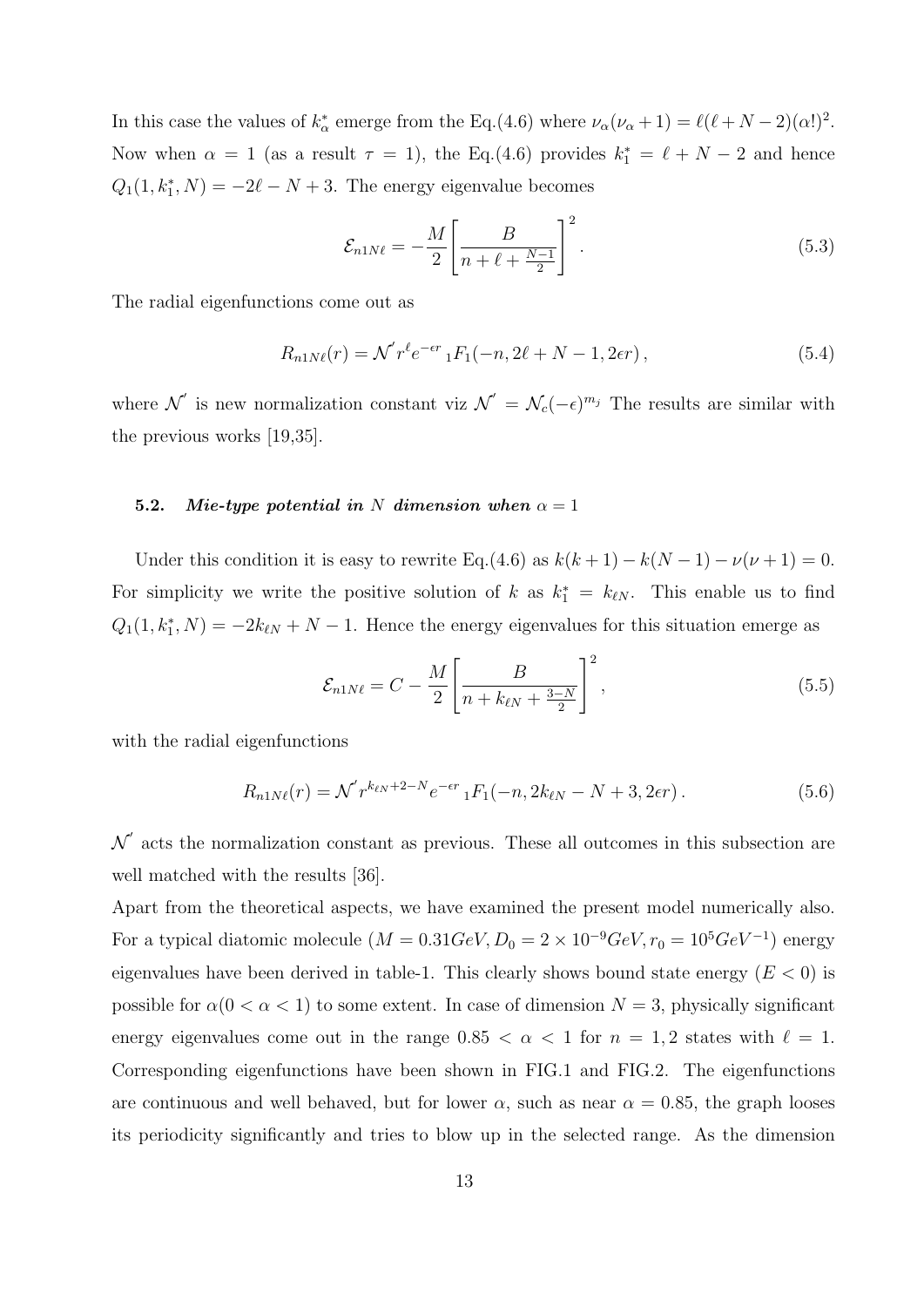N increases, the quantum mechanical well behaved eigenfunctions are only possible from  $\alpha = 0.95$  to  $\alpha = 1$ . These are displayed in FIG.3, FIG.4, FIG.5, FIG.6 respectively. In these cases, going to the further lower  $\alpha$  near 0.90 the eigenfunction losses its well behaved property for  $N = 4, 5$ . This is due to the value of the  $k^*_{\alpha}$  originated from the condition  $Q_2(\alpha, k, N, \nu_\alpha) = 0$ . It is important to mention here that, the function  $Q_2$  is very crucial to stabilize the entire model of the present study. The solution of  $Q_2(\alpha, k, N, \nu_\alpha) = 0$ , i.e.  $k^*_{\alpha}$ , has several possibilities but only bound states are possible for those  $k^*_{\alpha}$  for which the difference  $(\gamma_\alpha - k_\alpha^*)$  is not so large to make the factor  $r^{\alpha(\gamma_\alpha - k_\alpha^*)-1}$ , in Eq.(4.14), a sharp increasing one.

#### Fractional Kartzer-Fues potential

Different potential parameters for a typical diatomic molecule and  $\tau$  against  $\alpha$ 

| $A = D_0 r_0^{2\alpha}$<br>$B = -2D_0 r_0^{\alpha}$<br>$\alpha$<br>$\tau$<br>$-1.\overline{2649\times10^{-5}}$<br>0.0200<br>1.7013<br>0.70<br>0.75<br>1.4142<br>0.0632<br>$-2.2494 \times 10^{-5}$<br>1.2361<br>0.2000<br>$-4.0 \times 10^{-5}$<br>0.80<br>1.2223<br>0.85<br>0.6325<br>$-7.1131 \times 10^{-5}$<br>2.000<br>1.0515<br>0.90<br>$-1.2649 \times 10^{-4}$<br>1.0125<br>6.3246<br>0.95<br>$-2.2494 \times 10^{-4}$<br>20.0<br>$-4.0 \times 10^{-4}$<br>1.0<br>1.0 |  |  |
|-------------------------------------------------------------------------------------------------------------------------------------------------------------------------------------------------------------------------------------------------------------------------------------------------------------------------------------------------------------------------------------------------------------------------------------------------------------------------------|--|--|
|                                                                                                                                                                                                                                                                                                                                                                                                                                                                               |  |  |
|                                                                                                                                                                                                                                                                                                                                                                                                                                                                               |  |  |
|                                                                                                                                                                                                                                                                                                                                                                                                                                                                               |  |  |
|                                                                                                                                                                                                                                                                                                                                                                                                                                                                               |  |  |
|                                                                                                                                                                                                                                                                                                                                                                                                                                                                               |  |  |
|                                                                                                                                                                                                                                                                                                                                                                                                                                                                               |  |  |
|                                                                                                                                                                                                                                                                                                                                                                                                                                                                               |  |  |
|                                                                                                                                                                                                                                                                                                                                                                                                                                                                               |  |  |

TABLE 1:  $D_0 = 2 \times 10^{-9} \text{GeV}$ ,  $M = 0.31 \text{GeV}$ ,  $r_0 = 10^5 \text{GeV}^{-1}$ ,  $C = 0$ ,  $\delta = -0.5$ ,  $\ell = 1$ 

| Energy spectrum of the Molecule (eV unit) |  |  |  |
|-------------------------------------------|--|--|--|
|-------------------------------------------|--|--|--|

| $\overline{N}$ | $\alpha$          | $k^*_{\alpha}$ | $\,Q_1$              | $\gamma_{\alpha}$ | $\overline{\mathcal{E}(n=1)}$ | $\mathcal{E}(n=2)$      |
|----------------|-------------------|----------------|----------------------|-------------------|-------------------------------|-------------------------|
| 3              | 0.70              | 1.401540       | $-24.0199$           | 15.4856           | $-8.9562 \times 10^{-5}$      | $-7.212 \times 10^{-5}$ |
|                | 0.75              | 1.277020       | $-9.2051$            | 7.9555            | $-0.0013$                     | $-8.9706\times10^{-4}$  |
|                | $0.80\,$          | 2.280294       | $-3.9385$            | 4.7212            | $\!=\!0.0121$                 | $-0.0072$               |
|                | $0.85\,$          | 2.118725       | $-3.2152$            | 4.2640            | $\overline{-0.0463}$          | $\overline{-0.0266}$    |
|                | $0.90\,$          | 2.030419       | $\overline{-3.1805}$ | 4.7679            | $\overline{-0.1753}$          | $-0.1045$               |
|                | $\overline{0.95}$ | 5.452018       | $\overline{-5.1659}$ | $6.9670\,$        | $\overline{-0.3536}$          | $\overline{-0.2364}$    |
|                | $1.0\,$           | 4.327531       | $-6.6551$            | 8.6551            | $\overline{-0.8456}$          | $\overline{-0.5994}$    |
| 4              | 0.70              | 8.293139       | $-9.9419$            | 7.2108            | $-3.2277\times10^{-4}$        | $-2.1788\times10^{-4}$  |
|                | 0.75              | 1.324563       | $-61.9221$           | 45.2324           | $-5.7474 \times 10^{-5}$      | $-5.29 \times 10^{-5}$  |
|                | $0.80\,$          | 2.382292       | $-6.7296$            | 6.9792            | $-0.0068$                     | $-0.0045$               |
|                | $0.85\,$          | 6.463783       | $-5.1534$            | 5.8497            | $-0.0295$                     | $-0.0187$               |
|                | $0.90\,$          | 2.128283       | $-4.8426$            | 6.3486            | $-0.1152$                     | $-0.0750$               |
|                | $\overline{0.95}$ | 5.529740       | $-5.3053$            | 7.1047            | $-0.3430$                     | $-0.2306$               |
|                | $1.0\,$           | 5.0496913      | $-7.0994$            | 9.0994            | $\overline{-0.7792}$          | $-0.5595$               |
| $\overline{5}$ | 0.70              | 8.352522       | $-12.3138$           | 8.6049            | $-2.4348\times10^{-4}$        | $-1.7235\times10^{-4}$  |
|                | 0.75              | 7.687194       | $-8.5297$            | 7.4779            | $-0.0014$                     | $-9.7326\times10^{-4}$  |
|                | $0.80\,$          | 7.095835       | $\overline{-6.6828}$ | 6.9413            | $-0.0068$                     | $\equiv$ $0.0046$       |
|                | $0.85\,$          | 4.425374       | $-5.4828$            | 6.1192            | $-0.0276$                     | $\overline{-0.0177}$    |
|                | $0.90\,$          | 7.1076947      | $-5.7343$            | 7.1966            | $\overline{-0.0950}$          | $-0.0641$               |
|                | $\rm 0.95$        | 5.6810119      | $-5.6611$            | 7.4561            | $-0.3180$                     | $-0.2167$               |
|                | 1.0               | 5.818564       | $-7.6371$            | 9.6371            | $-0.7089$                     | $-0.5162$               |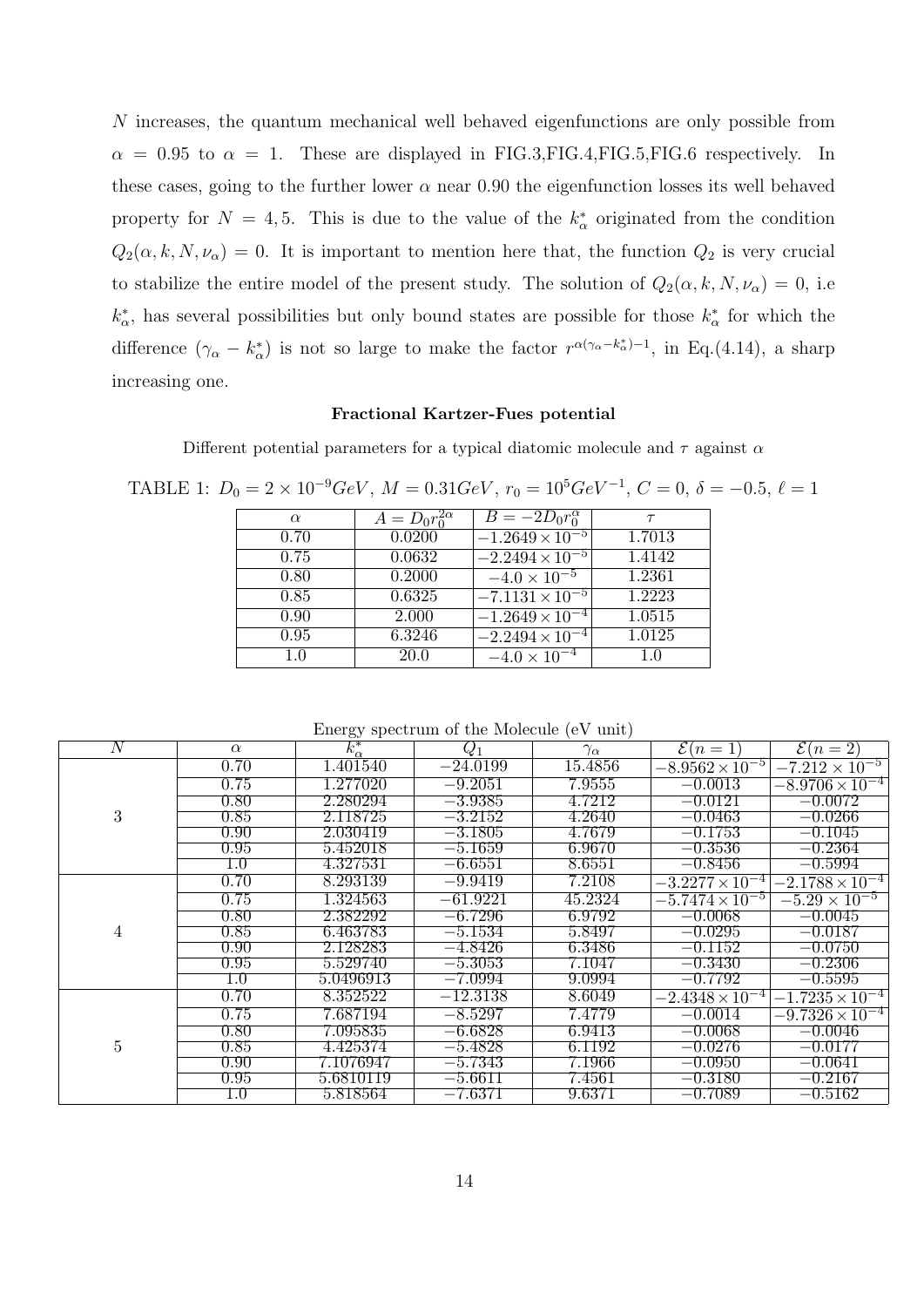

FIG. 1: n=1 state eigenfunctions in N=3 dimension for fractional Kartzer-Fues potential @  $\alpha = 1.0, 0.95, 0.90, 0.85$ 



FIG. 2: n=2 state eigenfunctions in N=3 dimension for fractional Kartzer-Fues potential @  $\alpha = 1.0, 0.95, 0.90, 0.85$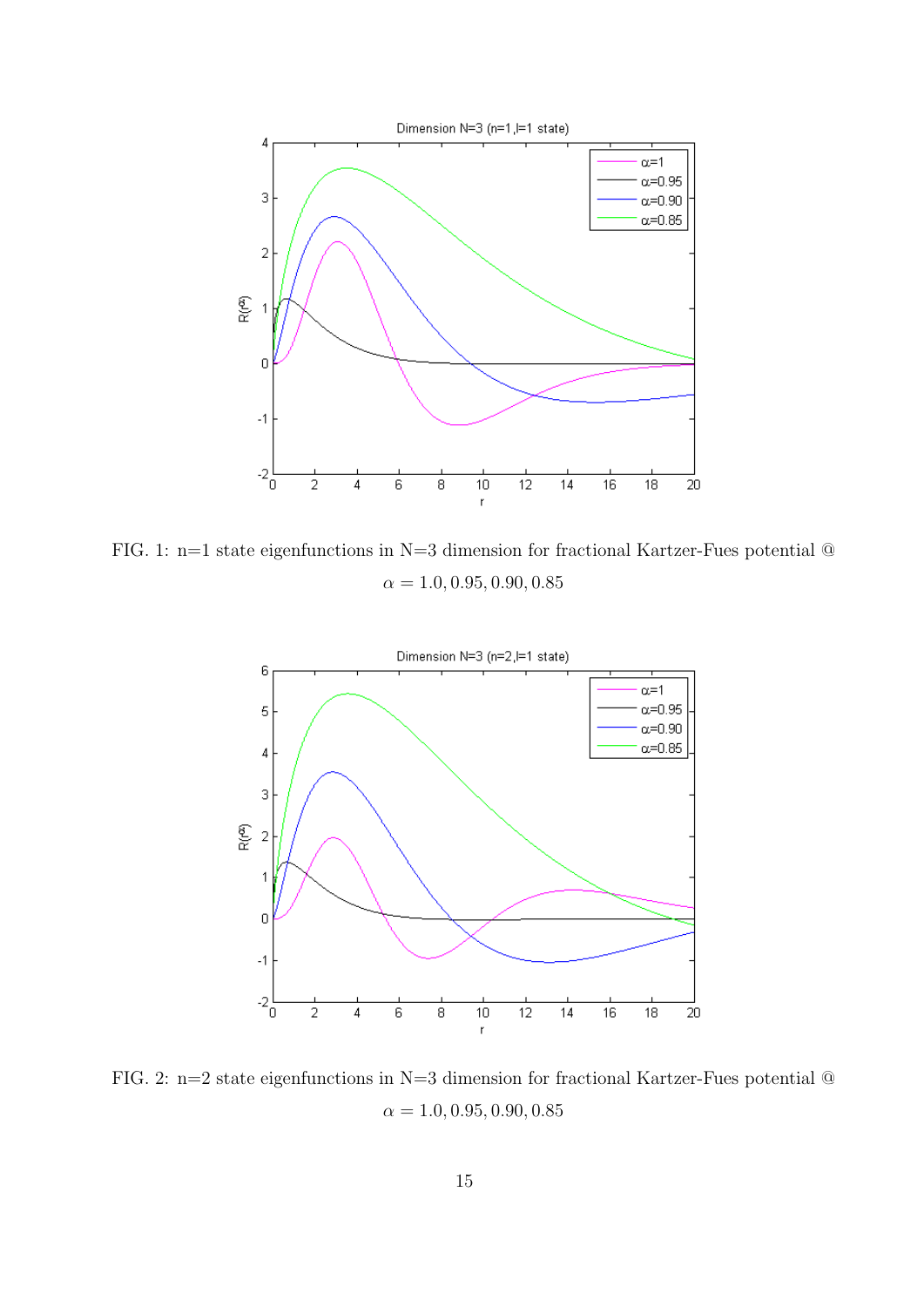

FIG. 3: n=1 state eigenfunctions in N=4 dimension for fractional Kartzer-Fues potential  $\textcircled{a}$  $\alpha = 1.0, 0.95$ 



FIG. 4: n=2 state eigenfunctions in N=4 dimension for fractional Kartzer-Fues potential @  $\alpha = 1.0, 0.95$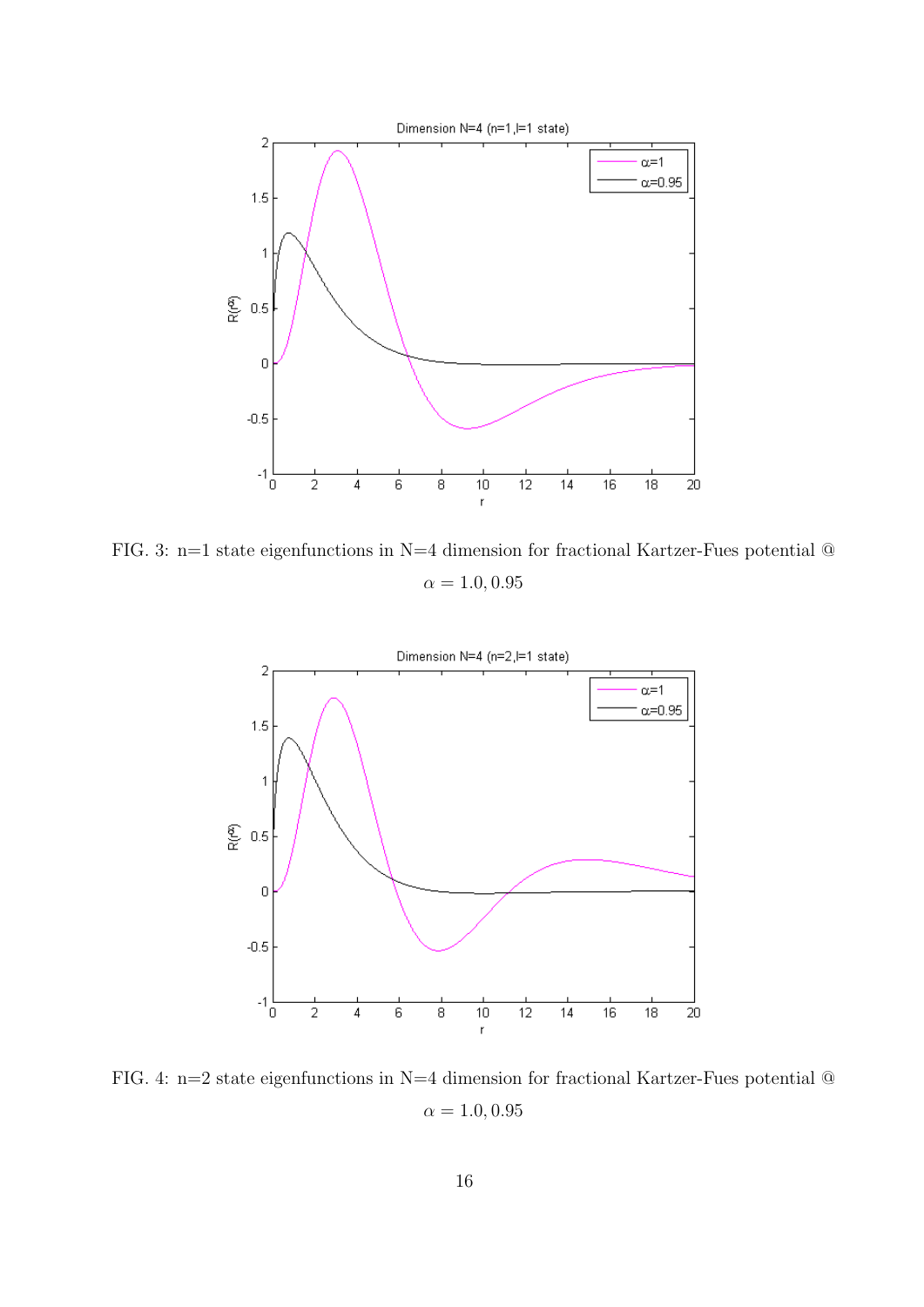

FIG. 5: n=1 state eigenfunctions in N=5 dimension for fractional Kartzer-Fues potential @  $\alpha = 1.0, 0.95$ 



FIG. 6: n=2 state eigenfunctions in N=5 dimension for fractional Kartzer-Fues potential @  $\alpha = 1.0, 0.95$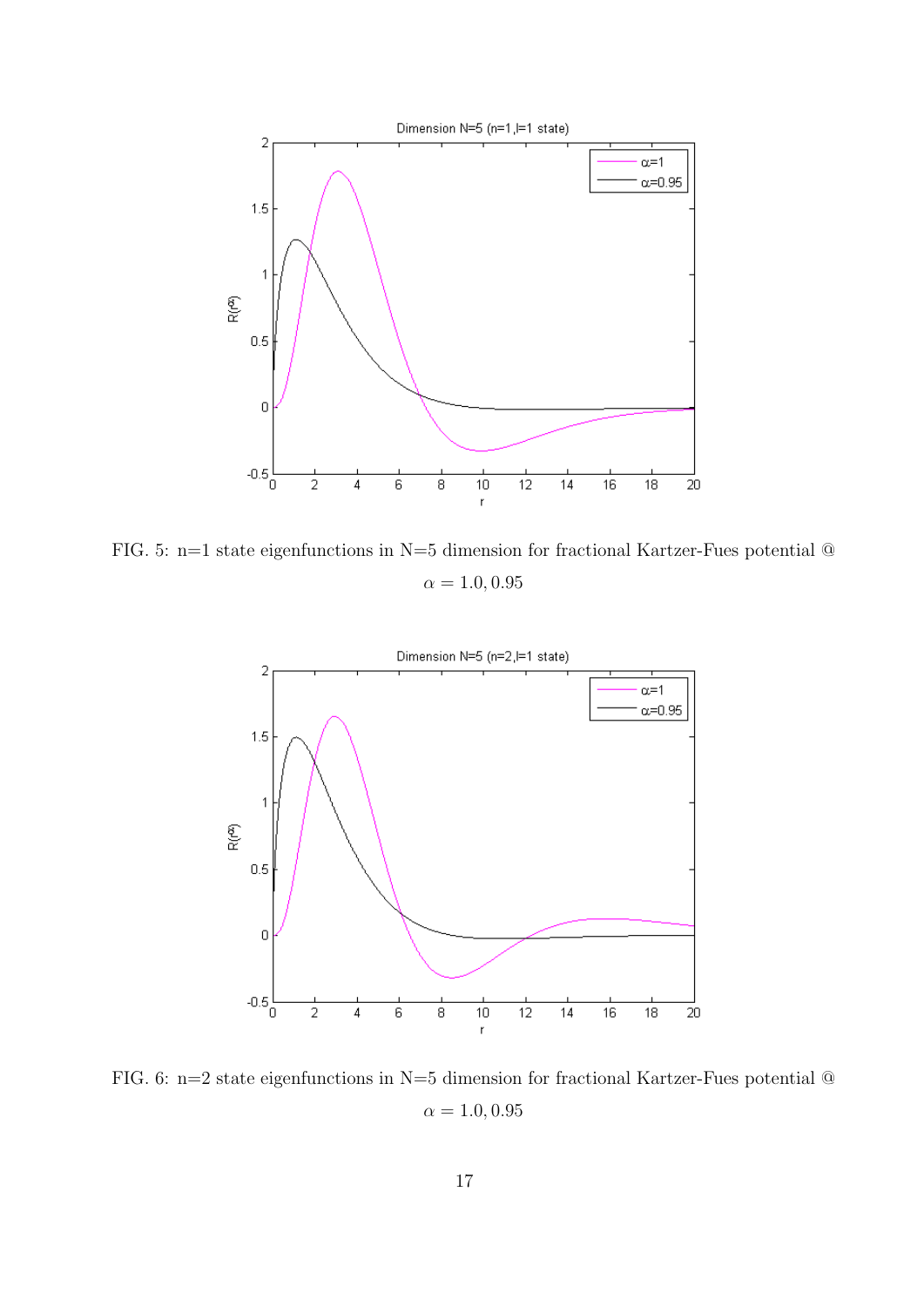

FIG. 7: Kartzer-Fues potential variation with r

# 6. Conclusion

In this paper, we have studied approximate bound state solutions of N-dimensional fractional Schrödinger equation for generalised Mie-type potential, namely  $V(r^{\alpha}) = \frac{A}{r^{2\alpha}} + \frac{B}{r^{\alpha}} + C$ , where  $\alpha(0 < \alpha < 1)$  acts like a fractional parameter. We have framed the entire study by Jumarie type derivative rules. Applying the separation variable method, N-dimensional fractional Schrödinger equation has been separated into hyperradial(or radial) and hyperangular equations which contain the fractional order derivatives. The radial fractional order differential equation, coupled with the eigenvalues of hyperangular part, is found complicated due to the strong singular term  $\frac{1}{r^{2\alpha}}$ . To solve this, after introducing a parametric restriction to remove the strong singular term, we have constructed the replica of radial equation in transformed space (Laplace space) which is comparatively easy to tackle, as it contains the lower order fractional derivative of transformed variable. Inverse transform of the transformed equation provides us the radial eigenfunction in actual space with one parameter Mittag-Leffler function and fractional confluent hypergeometric function. Energy eigenvalue has been obtained via a quantization condition which also prevent the eigenfunction to turned into a multivalued one. The results are verified for (i) Coulomb potential in N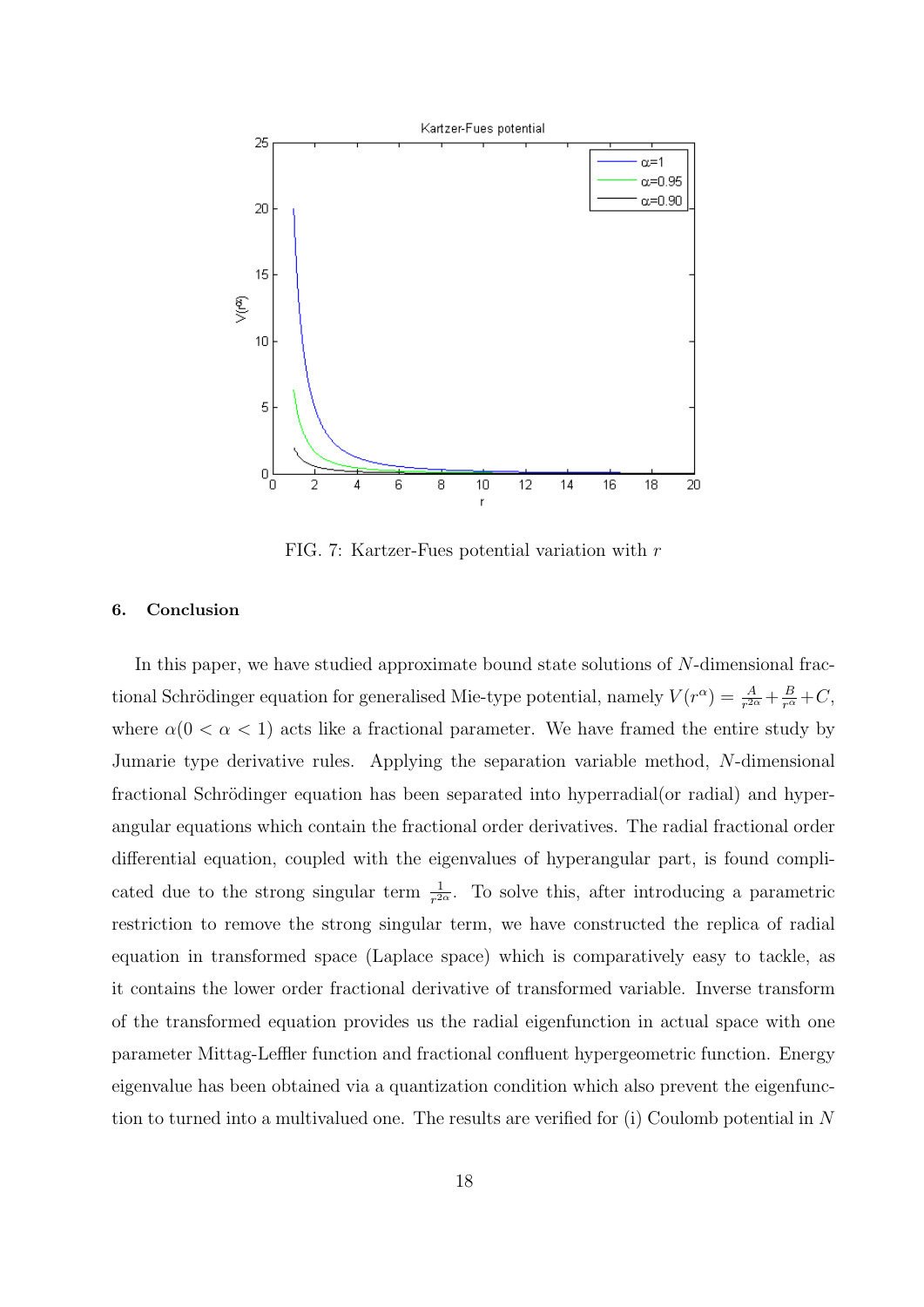and 3 dimensions (ii) Mie-type potential in 3 dimensions. We have also furnished numerical results as well as few eigenfunctions for typical diatomic molecular system and studied their variation with  $\alpha$ . This present study encourages to use fractional Schrödinger equation for different potential models and disclose the hidden physics behind it for  $0 < \alpha < 1$ . Before ending the conclusion we have drawn FIG.7, the Kartzer-Fues potentials for different  $\alpha$ . There is an interesting physics lying beneath of the FIG.7 and associated eigenfunctions. As  $\alpha$  is lowered the strength of the potential becomes smaller i.e tending to zero. In other word we can interpret that the under examined particle is somehow becoming a free particle type. Under such circumstance, the eigenfunctions specially for  $(N > 3)$  and lower  $\alpha$  tend to approach to the eigenfunction of a infinite spherical well type problem or the quantum mechanical box problem of a free particle. Though the periodicity losses, the spatial spreading of the eigenfunctions become narrower eventually that signifies that the probability of finding the particle in the specified range becomes higher. Now since the uncertainty in position of the particle decreases, according to uncertainty principle the uncertainty in momentum will increase considerably. This will also make the energy more uncertain. This is what we have achieved in TABLE 1. It is clear in table that as we go to the higher dimension with lower  $\alpha$  the energy eigenvalues become less prominent. More work in the aspect of uncertainty principle via fractional Schrödinger equation need to be carried out.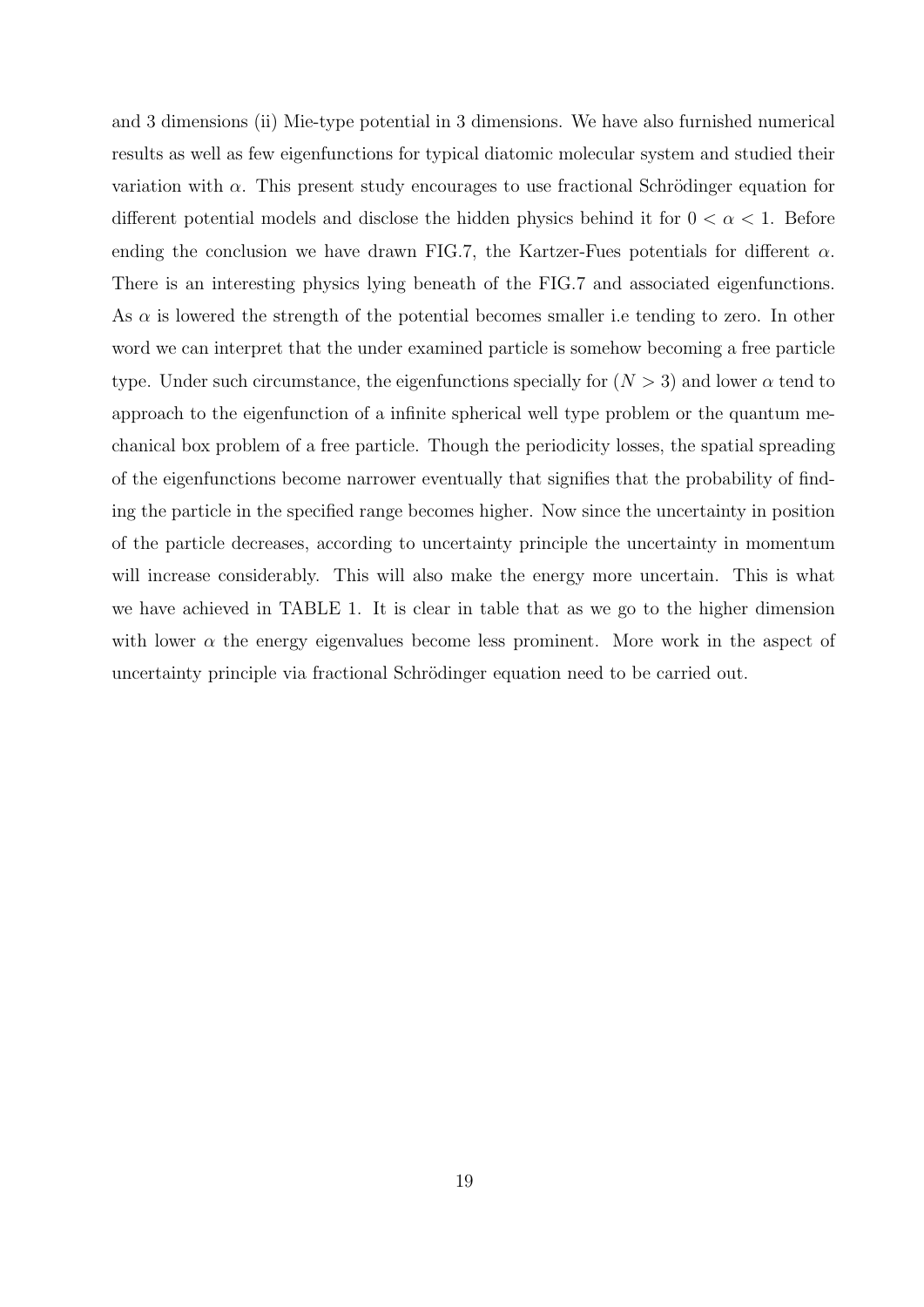# References

- [1] J. He, Nonlinear oscillation with fractional derivative and its applications, International Conference on Vibrating Engineering, Dalian, China, (1998) pp 288-291.
- [2] J. He, Some applications of non linear fractional differential equations and their approximations, Bull. Sci. Technol, 15 (1999) pp 86-90.
- [3] S. Fomin, V. Chugunov and T. Hashida, Application of Fractional Differential Equations for Modeling the Anomalous Diffusion of Contaminant from Fracture into Porous Rock Matrix with Bordering Alteration Zone, Transp. Porous .Med, 81 (2010) pp 187-205.
- [4] N. Shimizu and W. Zhang, Fractional Calculus Approach to Dynamic problems of viscoelastic materials, JSME International Journal, 42 (1999) pp 825-837.
- [5] R . L. Magin, Fractional calculus models of complex dynamics in biological tissues, Computers and Mathematics with Applications, 59 (2010) pp 1586-1593.
- [6] F. Mainardi, Fractional calculus: some basic problems in continuum and statistical mechanics, Fractals and fractional calculus in continuum mechanics, Springer-Verlag, New York, (1997) pp 291-348
- [7] G.M. Zaslavsky, Chaos, fractional kinetics, and anomalous transport, Phys. Rep. 371 (2002) pp 461-580.
- [8] N .Sarkar and A. Lahiri, The effect of fractional parameters on a perfect conducting elastic half space in generalized magneto-thermoelasticity, Meccanica 48 (2013) pp 231-245.
- [9] N. Laskin, Fractional Schrödinger equation, Phy. Rev. E,  $66$  (2002) 056108.
- [10] R. Metzler and J. Klafter, The random walk's guide to anomalous diffusion: A fractional dynamics aooroach, Phys. Rep. 339 (2000) pp 1-77.
- [11] N. Laskin, Fractional quantum mechanics and L´evy path integrals, Phys. Lett. A 298 (2000) pp 298-305.
- [12] X. Y. Guo and M. Y. Xu, some physical applications of fractional Schrödinger equation, J. Math. Phys. 47 (2006) 082104.
- [13] J. Dong and M. Xu, Space-time fractional Schrödinger equation, with time-independent potentials, J. Math. Anal. Appl, 344 (2008) pp 1005-1017.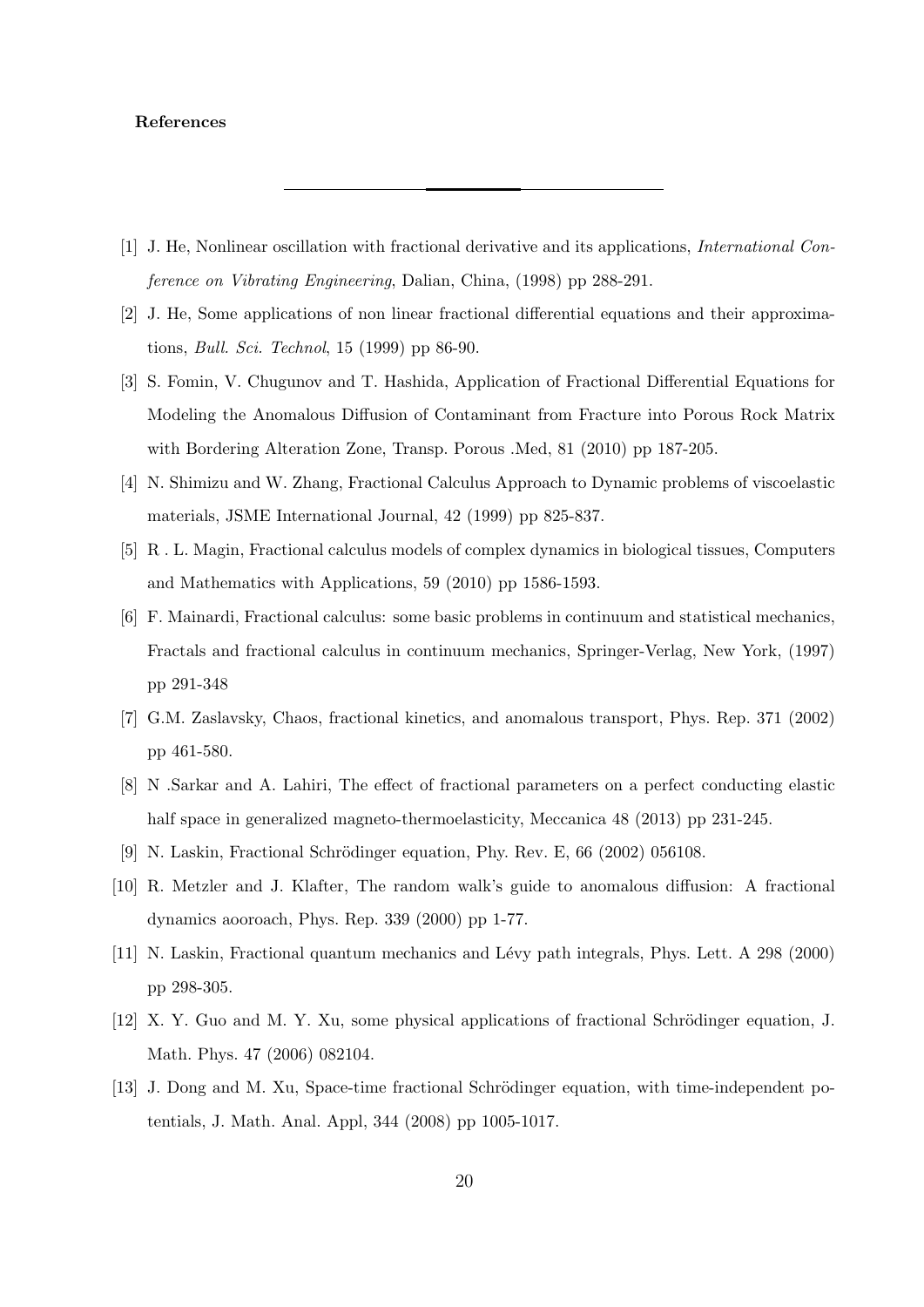- [14] M.Naber, Time fractional Schrödinger equation, J. Math. Phys. 45 (2004) 3339-3352.
- [15] S. W. Wang and M.Y.Xu, Generalised fractional Schrödinger equation with space-time fractional derivatives, J. Math. Phys. 48 (2007) 043502.
- [16] J. P. Dong and M. Y. Xu, Some solutions to the space fractional Schrödinger equation using momentum representation method, J. Math. Phys. 48 (2007) 072105.
- [17] J.Banerjee, U. Ghosh, S.Sarkar and S. Das, A study of fractional Schrödinger equation composed of Jumarie fractional derivative, Pramana 88(4) (2017) 70.
- [18] I. Antoniadis, N. A. Hamed, S. Dimopoulos and G. Dvali , New dimensions at a millimeter to a Fermi and superstrings at a TeV, Phys. Lett. B 436 (1998) 257-263.
- [19] S. H. Dong, Wave Equations in Higher Dimensions, Berlin, Springer-Verlag (2011) 1-295.
- [20] S.Erkoc and R. Sever, Phys. Rev. D, 30 (1984) 2117.
- [21] S. Ikhdair and R. Sever, Cent .Eur. J . Phys, 6 (2008) 697.
- [22] G. Jumarie, Modified Riemann-Liouville derivative and fractional Taylor series of nondifferentiable functions further results, Computers and Mathematics with Applications, 51 (2006) pp 1367-1376.
- [23] G. Jumarie, On the derivative chain- rules in fractional calculus via fractional difference and their application to systems modelling, Cent. Eur. J . Phys, 11 (2013) pp 617-633.
- [24] U. Ghosh, S. Sengupta, S. Sarkar and S.Das, Characterization of non-differentiable points of a functions by Fractional derivatives of Jumarie type, European Journal of Academic Essays, 2 (2015) pp 70-86.
- [25] I. Podlubny, Fractional Differential Equations, Mathematics in Science and Engineering, Academic Press, San Diego, Calif, USA 1999, 198
- [26] A. Erdélyi(ed), Higher Transcendental Functions, Vol 3 McGraw-Hill, New York 1955.
- [27] U. Ghosh, S. Sarkar and S. Das, Fractional Weierstrass functions by Application of Jumarie Fractional Trigonometric Functions and its Analysis, Advances in pure Mathematics 5 (2015) pp 717-732.
- [28] U. Ghosh, S. Sarkar and S. Das, Solution of System of Linear Fractional Differential Equations with Modified Derivative of Jumarie Type, American Journal of Mathematical Analysis, 3 (2015)pp 72-84.
- [29] G .Jumarie, Fourier's Transformation on Fractional order via Mittag-Leffler Functions and Modified Riemann Liouville Derivatives, Journal of Applied Mathematics and informatics, 26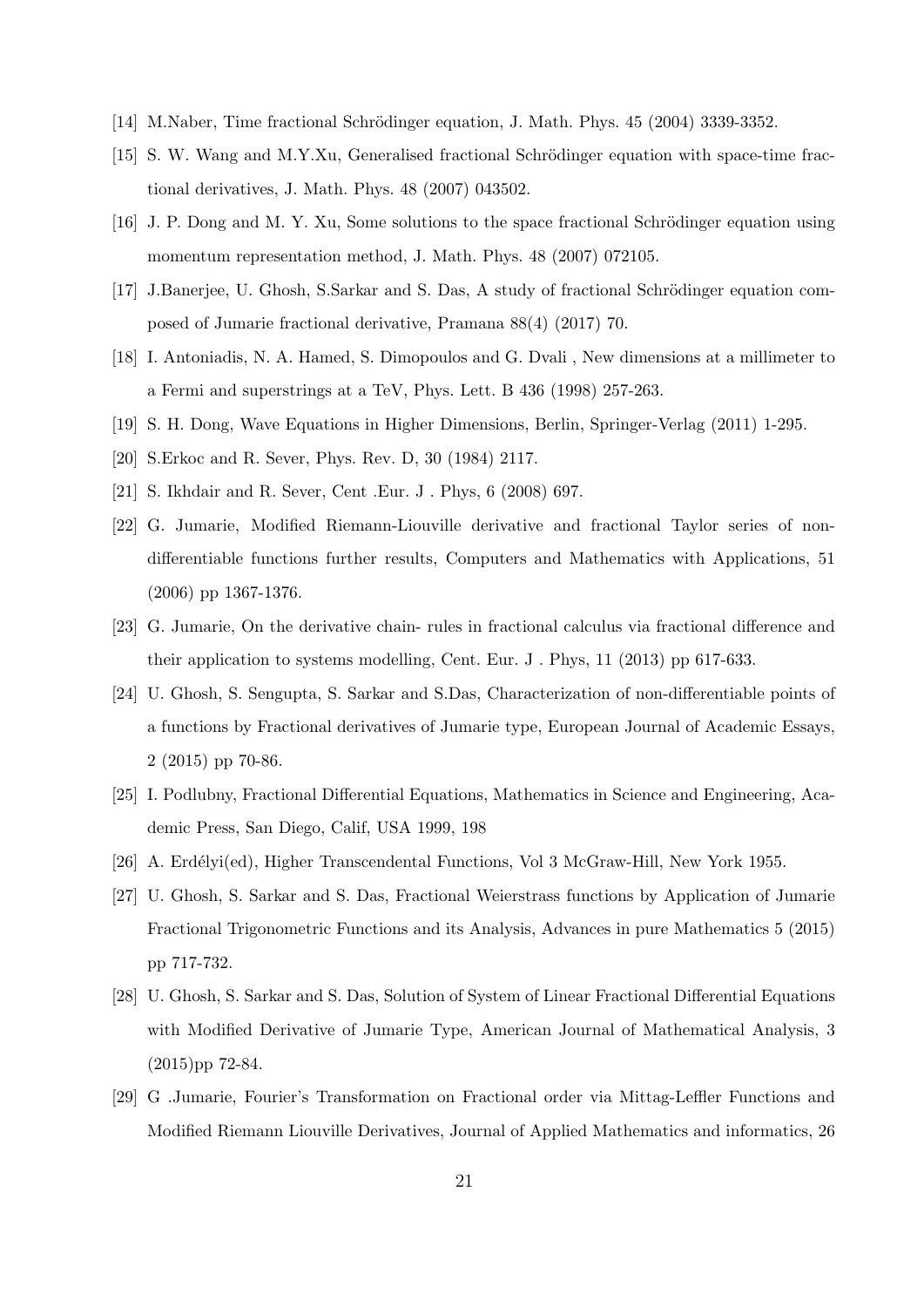(2008) pp 1101-1121.

- [30] M. R. Spiegel, Schaums Outline of Theory and Problems of Laplace Transforms, McGraw-Hill, New York, NY,USA, 1965.
- [31] S. Das, Kindergarten of Fractional Calculus, Lecture Notes in usage in limited prints at Jadavpur University & Calcutta University (Under Print).
- [32] M. R. Spiegel, Schaums Outline of Theory and Problems of vector analysis and an introduction to tensor analysis, McGrw-Hill, New york, USA 1974.
- [33] A. Chatterjee, Large -N expansion in quantum mechanics, atomic physics and some O(N) invariant systems, Phys.Rep 186 (1990) 249.
- [34] G. Jumarie, Table of some basic fractional calculus formulae derived from a modified Riemann-Liouville derivative for non-differentiable functions, Appl. Math. Lett, 22 (2009) pp 378-385.
- [35] G. Chen, Exact solutions of the N-dimensional radial Schrödinger equation with the Coulomb potential via the Laplace transform, Zeitschrift für Naturforschung A 59 (2004) pp 875-876.
- [36] T. Das, A Laplace transform approach to find the exact solution of the N-dimensional Schrödinger equation with Mor-type potentials and construction of Ladder operators. J. Math. Chem 53 (2015) pp 618-628.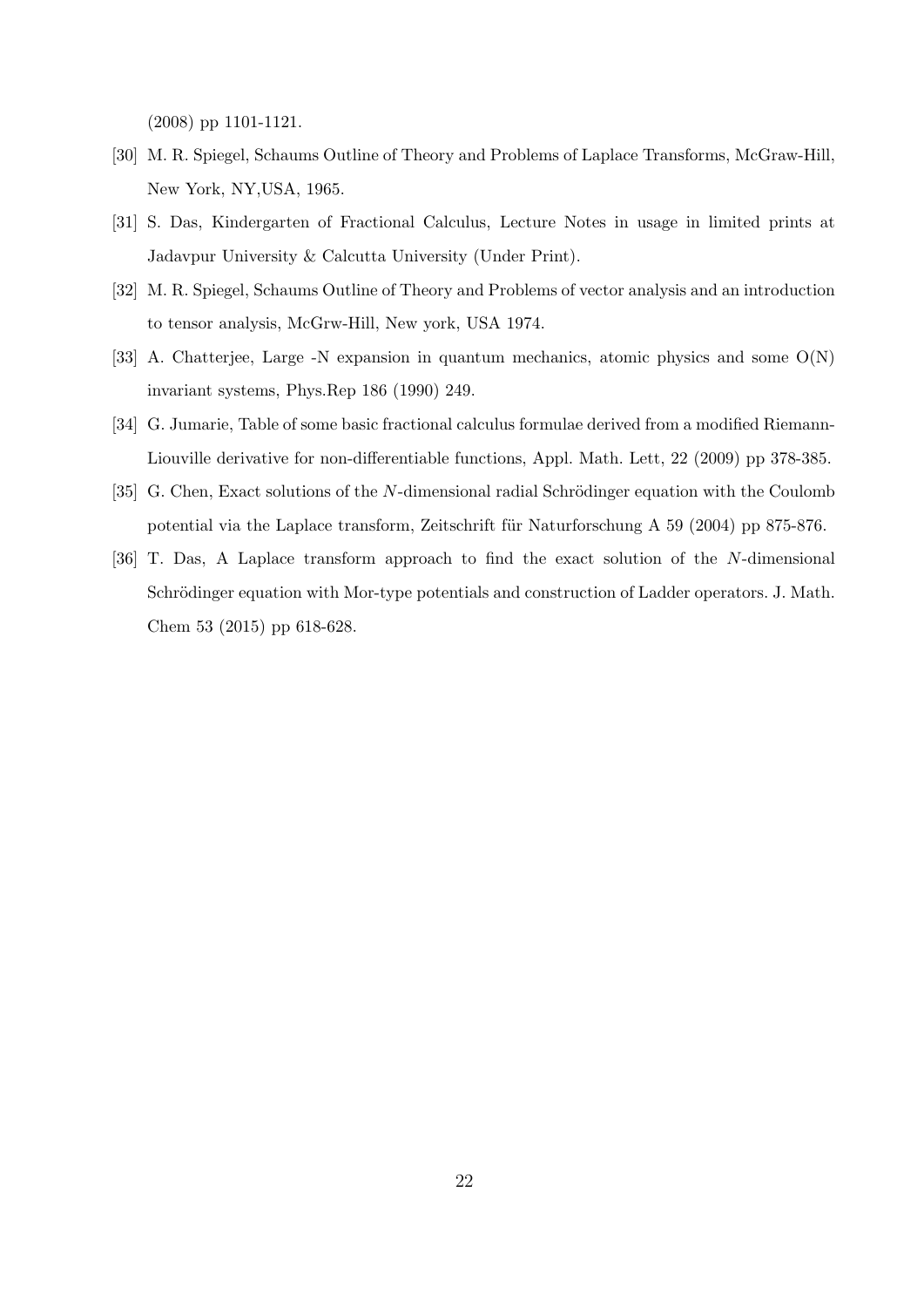#### Appendix-1

#### A1-1: N dimensional space in ordinary sense

The relations between the Cartesian coordinates  $x_i$  and the hyperspherical coordinates r and  $\theta_b$  in N dimensional space are defined

$$
x_1 = r\cos\theta_1 \sin\theta_2 \cdots \sin\theta_{N-1},
$$
  
\n
$$
x_2 = r\sin\theta_1 \sin\theta_2 \cdots \sin\theta_{N-1},
$$
  
\n
$$
x_b = r\cos\theta_{b-1} \sin\theta_b \cdots \sin\theta_{N-1},
$$
  
\n
$$
x_N = r\cos\theta_{N-1},
$$

where  $b \in [3, N-1]$ . These generate  $r^2 = \sum_{i=1}^{N} x_i^2$ . The volume element of the configuration space is calculated as  $\prod_{a=1}^{N} dx_a = r^{N-1} dr d\Omega$  where  $\Omega = \prod_{a=1}^{N-1} (sin\theta_a)^{a-1} d\theta_a$  with  $r \in (0, \infty), \theta_1 \in (-\pi, \pi)$ and  $\theta_c \in (0, \pi), c \in (2, N - 1)$ .

# A1-2: The hyperspherical harmonics  $Y(\Omega_N^{\alpha})$

Ordinary spherical harmonic  $Y(\theta, \varphi)$ , in case of Schrödinger Hydrogen atom problem, is eigenfunction of angular momentum operator  $\Lambda^2$ . The eigenvalue is characterized by the angular momentum quantum number  $\ell$  and dimension N. We know in two dimension the eigenvalue of angular momentum operator is  $\ell^2 \equiv \ell(\ell+2-2)$ , for three dimension it is  $\ell(\ell+1) \equiv \ell(\ell+3-2) \cdots$  So in N dimension the eigenvalue is taken as  $\ell(\ell+N-2)$ . As  $\ell$  is a quantum number it is restricted to take integer values like  $0, 1, 2, 3, \cdots$ . In fractional Schrödinger equation, for radial symmetry fractional potential problem in N dimension, the spherical harmonic  $Y(\Omega_N^{\alpha})$  is named as hyperspherical harmonic via fractional generalised coordinates. In this study we proposed that the eigenvalue equation for generalised angular momentum operator is of the form

$$
\Lambda^{2\alpha} Y(\Omega_N^{\alpha}) = \ell(\ell + N - 2) Y(\Omega_N^{\alpha}), \qquad (A1-1)
$$

where eigenvalue  $\ell(\ell+N-2)$  is independent of fractional parameter  $\alpha$ .

# Appendix-2

# 1. Proof of Eq.(2.9b)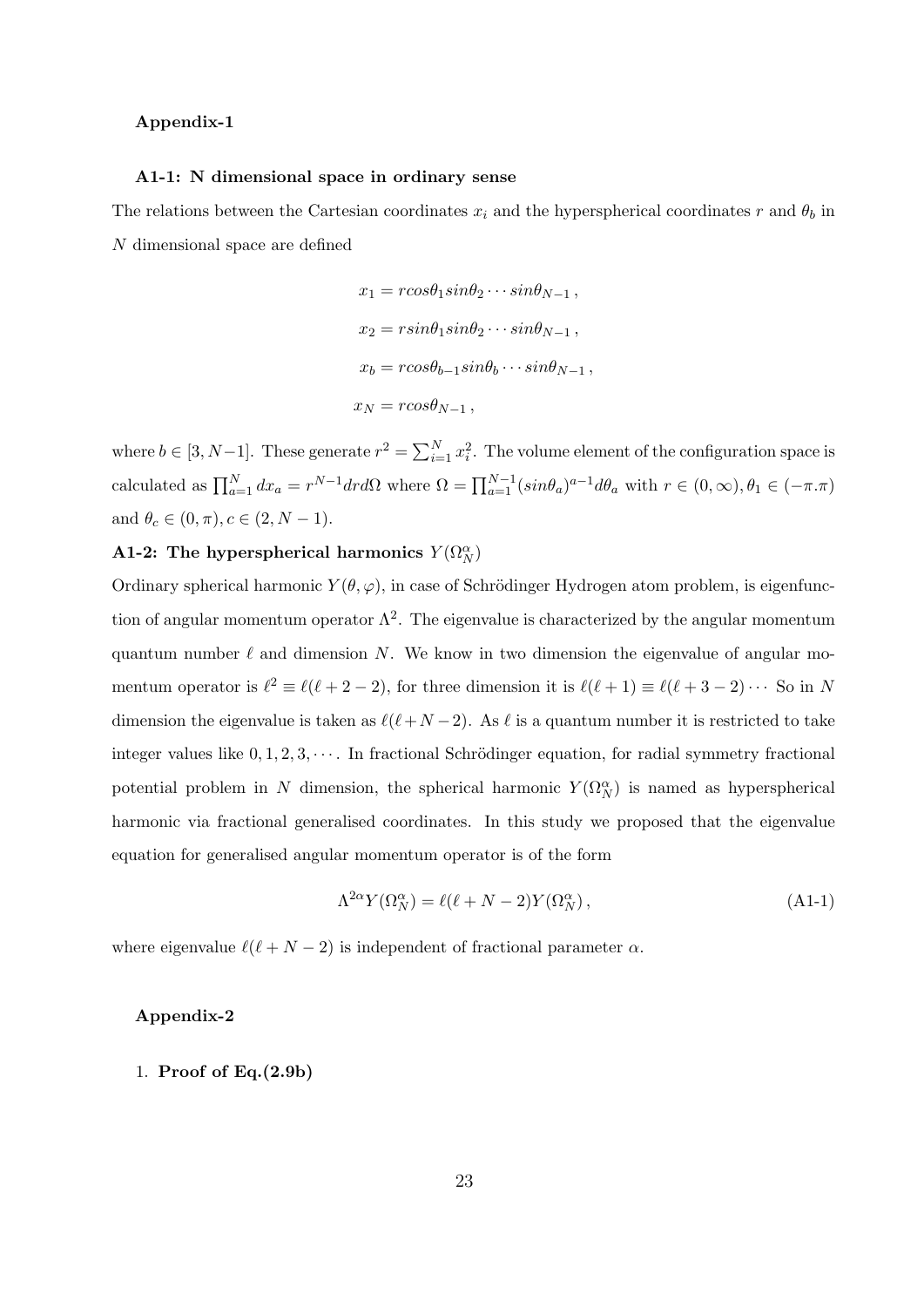let us take  $\phi(s) = \mathcal{L}\left\{f(x)\right\} = s^{\delta}$  with  $-1 < \delta < 0$ . Then

$$
\frac{d^{\alpha}}{ds^{\alpha}} \mathcal{L} \left\{ f(x) \right\} = \frac{d^{\alpha} [s^{\delta}]}{ds^{\alpha}} \n= \frac{\Gamma(\delta + 1)}{\Gamma(\delta - \alpha + 1)} s^{\delta - \alpha} \n= \frac{\Gamma(\delta + 1)}{\Gamma(\delta - \alpha + 1)} \mathcal{L} \left\{ \frac{x^{\alpha - \delta - 1}}{\Gamma(\alpha - \delta)} \right\} \n= \frac{\Gamma(\delta + 1)\Gamma(-\delta)}{\Gamma(\delta - \alpha + 1)\Gamma(\alpha - \delta)} \mathcal{L} \left\{ x^{\alpha} f(x) \right\} \n= \frac{cosec(-\delta \pi)}{cosec((\alpha - \delta)\pi)} \mathcal{L} \left\{ x^{\alpha} f(x) \right\} ,
$$

where we have used  $\Gamma(-y)\Gamma(y+1) = -\pi cosec(\pi y)$  and  $\mathcal{L}\left\{x^m\right\} = \frac{(m+1)}{s^{m+1}}$  in the above steps. So we can have

$$
\mathcal{L}\left\{x^{\alpha}f(x)\right\} = -\tau \frac{d^{\alpha}}{ds^{\alpha}} \mathcal{L}\left\{f(x)\right\} = -\tau \frac{d^{\alpha}}{ds^{\alpha}} \phi(s) ,
$$
 (A2-1)

where  $\tau = -\frac{cosec((\alpha-\delta)\pi)}{cosec(-\delta\pi)}$  $\frac{csc((\alpha - \sigma)\pi)}{cosec(-\delta\pi)}$  and when  $\alpha = 1$  it makes  $\tau = 1$ . The above relation is valid for a function  $f(x)$  such that  $f(x) = \frac{x^{-\delta-1}}{\Gamma(-\delta)}$ ;  $\delta \neq 0$  for which the Laplace transform is  $\phi(s) = s^{\delta}$ . The above example suggest that it is futile to seek generalization of classical formula as in classical calculus & Laplace transform i.e  $\mathcal{L}\left\{x^n f(x)\right\} = (-1)^n \phi^{(n)}(s)$ . However, for *n* as non integer we use the expression  $\mathcal{L}\left\{x^{\alpha}f(x)\right\} = -\tau \frac{d^{\alpha}}{ds^{\alpha}}\phi(s)$ . A simple criterion for a function  $f(x) \sim x^{p}$  is fractionally differintegrable when  $p > -1$ , comes form a fact that  $D^{\alpha} x^{p} = \frac{\Gamma(p+1)}{\Gamma(p+1)-\alpha}$  $\frac{\Gamma(p+1)}{\Gamma(p+1-\alpha)} x^{p-\alpha}$  to be finite one needs  $\frac{\Gamma(p+1)}{\Gamma(p+1-\alpha)}$  should exist; that is when  $p+1>0$  and  $p+1-\alpha>0$ , i.e we are excluding  $p+1=0$  and  $p+1-\alpha=0$ , where the Gamma function is blowing out, With these two we say  $p > -1$  as condition for a function  $f(x) \sim x^p$  as fractionally differintegrable. For our case  $\mathcal{L}\left\{f(x)\right\} = s^{\delta}$  is fractionally differintegrable if  $\delta > -1$  and our  $f(x) = \frac{x^{-\delta - 1}}{\Gamma(-\delta)} = \mathcal{L}^{-1}\left\{s^{\delta}\right\}$ , where  $\delta \neq 0$ , thus we take  $-1 < \delta < 0$  to have values of  $\tau$ .

#### 2. Derivation of Eq.(4.10)

Let us write the Eq.(4.7) in a general way and find the solution with given initial condition. So the problem is find the solution of

$$
x^{\alpha} \frac{d^{2\alpha} y(x)}{dx^{2\alpha}} + c_1 \frac{d^{\alpha} y(x)}{dx^{\alpha}} + (c_2 - c_3^2 x^{\alpha}) y(x) = 0, \ c_i(i = 1, 2, 3) \text{ are constants} \tag{A2-2}
$$

with the initial condition  $y(0) = 0$ .

Let the Laplace transform of  $y(x)$  is taken as  $z(t)$  i.e  $z(t) = \mathcal{L}{y(x)}$ . Following section-2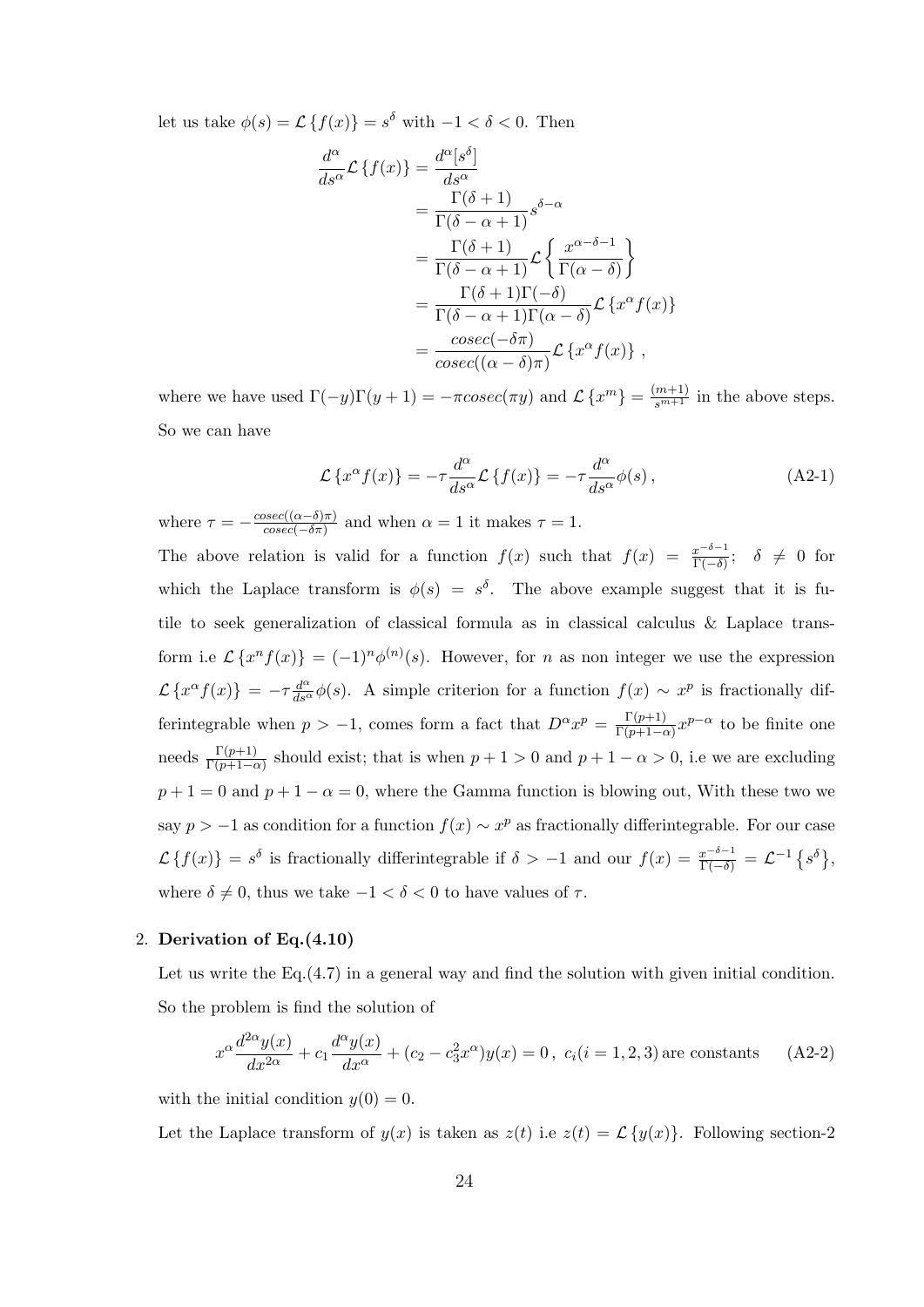we have these

$$
\mathcal{L}\left\{\frac{d^{\alpha}y(x)}{dx^{\alpha}}\right\} = t^{\alpha}z(t),\qquad (A2-3a)
$$

$$
\mathcal{L}\left\{x^{\alpha}y(x)\right\} = -\tau \frac{d^{\alpha}z(t)}{dt^{\alpha}},\tag{A2-3b}
$$

$$
\mathcal{L}\left\{x^{\alpha}\frac{d^{2\alpha}y(x)}{dx^{2\alpha}}\right\} = -\tau z(t)\frac{\Gamma(1+2\alpha)}{\Gamma(1+\alpha)}t^{\alpha} - \tau t^{2\alpha}\frac{d^{\alpha}z(t)}{dt^{\alpha}}.
$$
 (A2-3c)

Now taking the Laplace transform on  $Eq.(A2-2)$  and using above three results we have

$$
-\tau z(t)\frac{\Gamma(1+2\alpha)}{\Gamma(1+\alpha)}t^{\alpha} - \tau t^{2\alpha}\frac{d^{\alpha}z(t)}{dt^{\alpha}} + c_1t^{\alpha}z(t) + c_2z(t) + c_3^2\tau\frac{d^{\alpha}z(t)}{dt^{\alpha}} = 0.
$$
 (A2-4)

Rearrangement of the transformed Equation (A2-4) yields

$$
(t^{2\alpha} - c_3^2) \frac{d^{\alpha} z(t)}{dt^{\alpha}} + (bt^{\alpha} - c)z(t) = 0,
$$
  

$$
\frac{d^{\alpha} z(t)}{dt^{\alpha}} + \eta(t^{\alpha})z(t) = 0.
$$
 (A2-5)

where  $b = \frac{\Gamma(1+2\alpha)}{\Gamma(1+\alpha)} - \frac{c_1}{\tau}$ ,  $c = \frac{c_2}{\tau}$  and  $\eta(t^{\alpha}) = \frac{bt^{\alpha}-c}{t^{2\alpha}-c_3^2}$ . Now writing  $\eta(t^{\alpha}) = \frac{\lambda_1}{t^{\alpha}+c_3} + \frac{\lambda_2}{t^{\alpha}-c_3}$  with  $\lambda_1 = \frac{b}{2} + \frac{c}{2c}$  $\frac{c}{2c_3}$  and  $\lambda_2 = \frac{b}{2} - \frac{c}{2c}$  $\frac{c}{2c_3}$  Eq.(A2-5) can be expressed as

$$
\frac{d^{\alpha}z(t)}{z(t)} = -\left(\frac{\lambda_1}{t^{\alpha} + c_3} + \frac{\lambda_2}{t^{\alpha} - c_3}\right)dt^{\alpha}.
$$

Proceeding to the integration of the last step we can write

$$
\int \frac{d^{\alpha}z(t)}{z(t)} = -\left(\int_0^t \frac{\lambda_1 d\xi^{\alpha}}{\xi^{\alpha} + c_3} + \int_0^t \frac{\lambda_2 d\xi^{\alpha}}{\xi^{\alpha} - c_3}\right). \tag{A2-6}
$$

Using the definition of fractional logarithmic function in Jumarie sense

 $\int \frac{d^{\alpha}t}{t} = Ln_{\alpha}(\frac{t}{C})$  $(\frac{t}{C})$ ,  $t = E_{\alpha}(Ln_{\alpha}t)$  where C denotes a constant such that  $(\frac{t}{C}) > 0$  and  $Ln_{\alpha}t$ denotes the inverse function of the Mittag-Leffler function. The integral form of  $Ln_{\alpha}t$  is given by  $Ln_{\alpha}t = \frac{1}{(1 - \frac{1}{\alpha})}$  $\frac{1}{(1-\alpha)!} \int_0^t \left(\frac{d\xi}{\xi}\right)$  $(\frac{d\xi}{\xi})^{\alpha}$ . So we have

$$
\int \frac{d^{\alpha}z(t)}{z(t)} = Ln_{\alpha}\left(\frac{z(t)}{C}\right).
$$

$$
\int \frac{dt^{\alpha}}{t^{\alpha} + c_3} = \int_0^t \frac{d\xi^{\alpha}}{\xi^{\alpha} + c_3}
$$

$$
= \int_{\sqrt[\alpha]{c_3}}^{\sqrt[\alpha]{t^{\alpha} + c_3}} \frac{d(u^{\alpha} - c_3)}{u^{\alpha}} \quad [\text{where } \xi^{\alpha} + c_3 = u^{\alpha}]
$$

$$
= \int_{\sqrt[\alpha]{c_3}}^{\sqrt[\alpha]{t^{\alpha} + c_3}} \frac{du^{\alpha}}{u^{\alpha}}
$$

$$
= \int_0^{\sqrt[\alpha]{t^{\alpha} + c_3}} \frac{du^{\alpha}}{u^{\alpha}} - \int_0^{\sqrt[\alpha]{c_3}} \frac{du^{\alpha}}{u^{\alpha}}
$$

$$
= (1 - \alpha)! \Big[ Ln_{\alpha}\left(\sqrt[\alpha]{t^{\alpha} + c_3}\right) - Ln_{\alpha}\left(\sqrt[\alpha]{c_3}\right) \Big]
$$